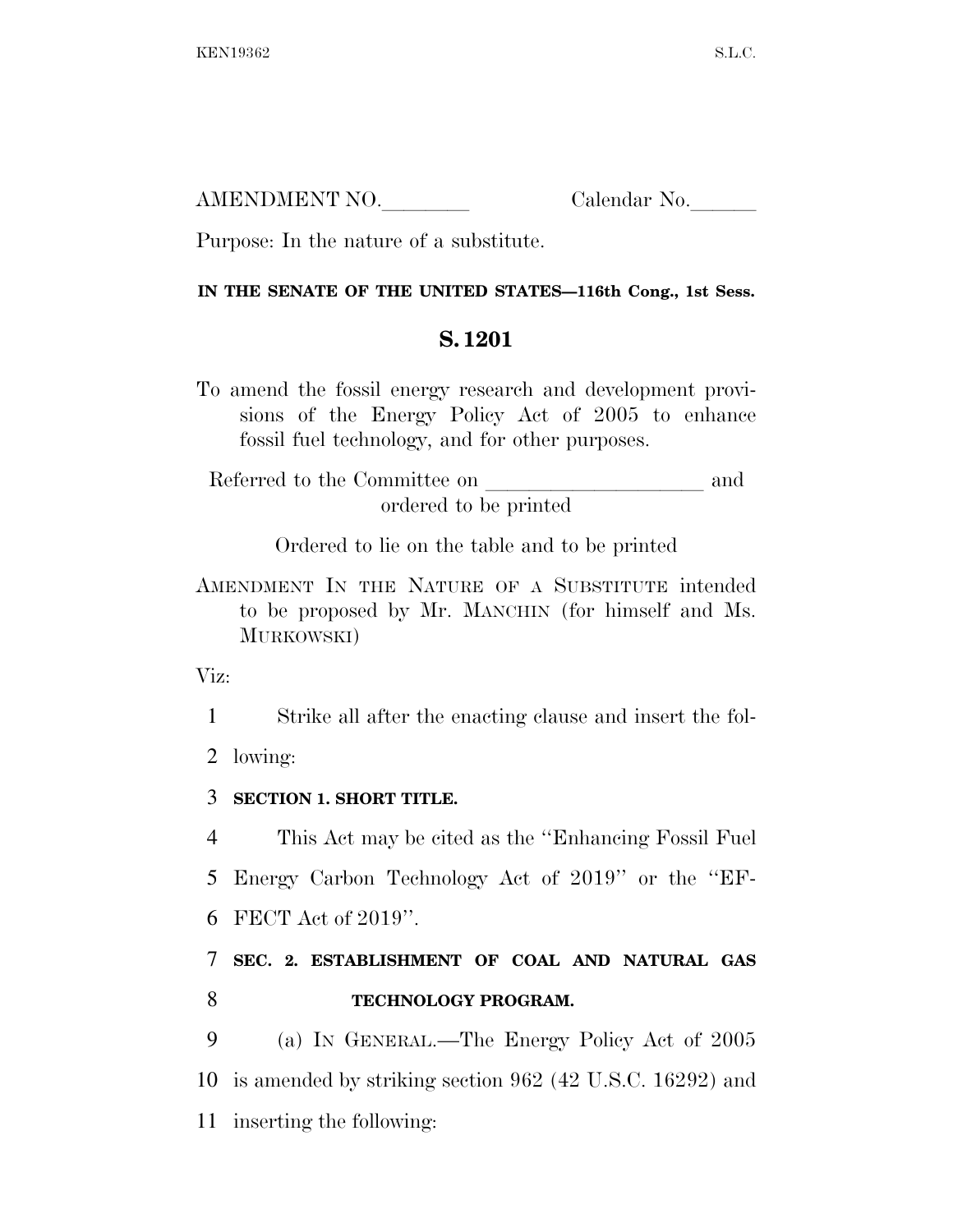| $\mathbf{1}$   | "SEC. 962. COAL AND NATURAL GAS TECHNOLOGY PRO-   |
|----------------|---------------------------------------------------|
| $\overline{2}$ | GRAM.                                             |
| 3              | "(a) DEFINITIONS.—In this section:                |
| $\overline{4}$ | "(1) LARGE-SCALE PILOT PROJECT.—The term          |
| 5              | 'large-scale pilot project' means a pilot project |
| 6              | that-                                             |
| 7              | $\lq\lq$ represents the scale of technology de-   |
| 8              | velopment beyond laboratory development and       |
| 9              | bench scale testing, but not yet advanced to the  |
| 10             | point of being tested under real operational con- |
| 11             | ditions at commercial scale;                      |
| 12             | "(B) represents the scale of technology           |
| 13             | necessary to gain the operational data needed     |
| 14             | to understand the technical and performance       |
| 15             | risks of the technology before the application of |
| 16             | that technology at commercial scale or in com-    |
| 17             | mercial-scale demonstration; and                  |
| 18             | $\lq\lq$ (C) is large enough—                     |
| 19             | "(i) to validate scaling factors; and             |
| 20             | "(ii) to demonstrate the interaction              |
| 21             | between major components so that control          |
| 22             | philosophies for a new process can be de-         |
| 23             | veloped and enable the technology to ad-          |
| 24             | vance from large-scale pilot plant applica-       |
| 25             | tion to commercial-scale demonstration or         |
| 26             | application.                                      |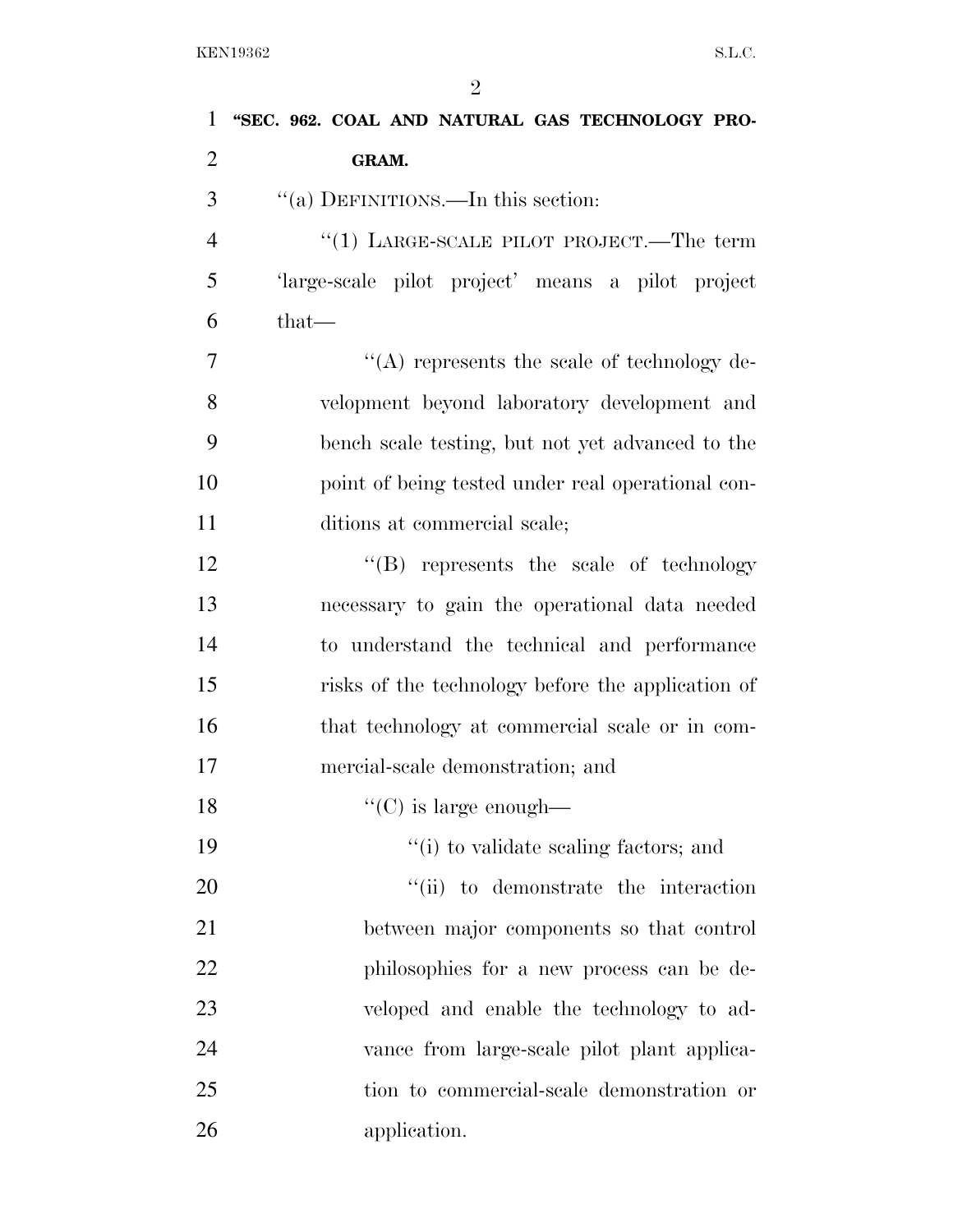| $\mathbf{1}$   | "(2) NET-NEGATIVE CARBON DIOXIDE EMIS-              |
|----------------|-----------------------------------------------------|
| $\overline{2}$ | SIONS TECHNOLOGY.—The term 'net-negative car-       |
| 3              | bon dioxide emissions technology' means tech-       |
| $\overline{4}$ | $nology$ —                                          |
| 5              | $\lq\lq$ for thermochemical co-conversion of        |
| 6              | coal and biomass fuels that—                        |
| $\overline{7}$ | "(i) uses a carbon capture system;                  |
| 8              | and                                                 |
| 9              | "(ii) with carbon dioxide removal, the              |
| 10             | Secretary determines can provide elec-              |
| 11             | tricity, fuels, or chemicals with net-nega-         |
| 12             | tive carbon dioxide emissions from produc-          |
| 13             | tion and consumption of the end products,           |
| 14             | while removing atmospheric carbon dioxide;          |
| 15             | and                                                 |
| 16             | "(B) through which each use of coal will            |
| 17             | be combined with the use of biomass energy,         |
| 18             | provided on a renewable basis, that is sufficient   |
| 19             | in quantity to allow for net-negative emissions     |
| 20             | of carbon dioxide (in combination with a carbon     |
| 21             | capture system), while avoiding impacts on food     |
| 22             | production activities.                              |
| 23             | PROGRAM.—The term 'program' means<br>(3)            |
| 24             | the program established under subsection $(b)(1)$ . |
| 25             | "(4) TRANSFORMATIONAL TECHNOLOGY.-                  |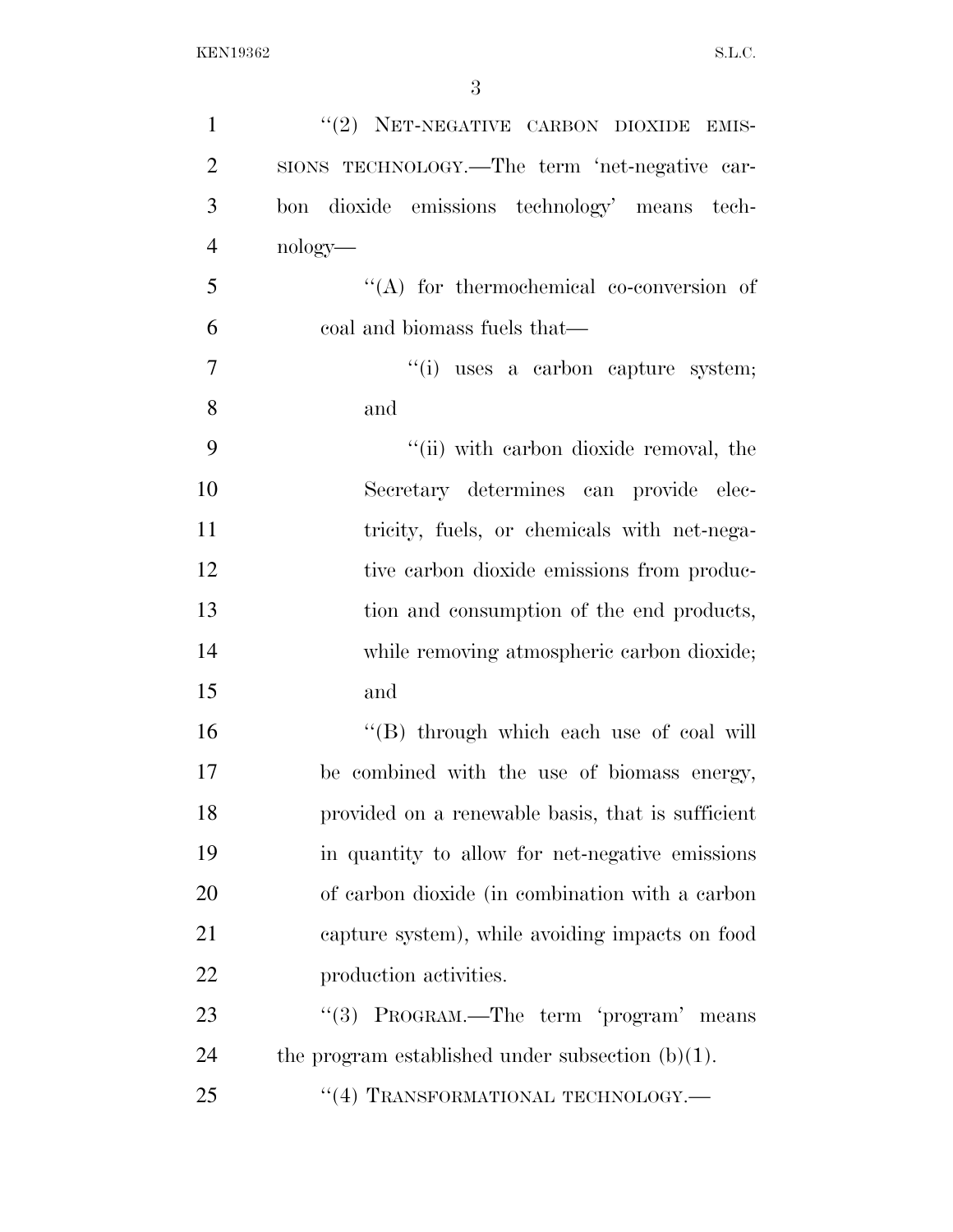| $\mathbf{1}$   | $\lq\lq$ (A) IN GENERAL.—The term 'trans-          |
|----------------|----------------------------------------------------|
| $\overline{2}$ | formational technology' means a power genera-      |
| 3              | tion technology that represents a significant      |
| $\overline{4}$ | change in the methods used to convert energy       |
| 5              | that will enable a step change in performance,     |
| 6              | efficiency, and cost of electricity as compared to |
| 7              | the technology in existence on the date of enact-  |
| 8              | ment of the Enhancing Fossil Fuel Energy Car-      |
| 9              | bon Technology Act of 2019.                        |
| 10             | "(B) INCLUSIONS.—The term 'trans-                  |
| 11             | formational technology' includes a broad range     |
| 12             | of technology improvements, including-             |
| 13             | "(i) thermodynamic improvements in                 |
| 14             | energy conversion and heat transfer, in-           |
| 15             | $cluding$ —                                        |
| 16             | $\lq\lq$ advanced combustion sys-                  |
| 17             | tems, including oxygen combustion                  |
| 18             | systems and chemical looping; and                  |
| 19             | $``(II)$ the replacement of steam                  |
| 20             | cycles with supercritical carbon diox-             |
| 21             | ide cycles;                                        |
| 22             | "(ii) improvements in steam or carbon              |
| 23             | dioxide turbine technology;                        |
| 24             | "(iii) improvements in carbon capture,             |
| 25             | utilization, and storage systems technology;       |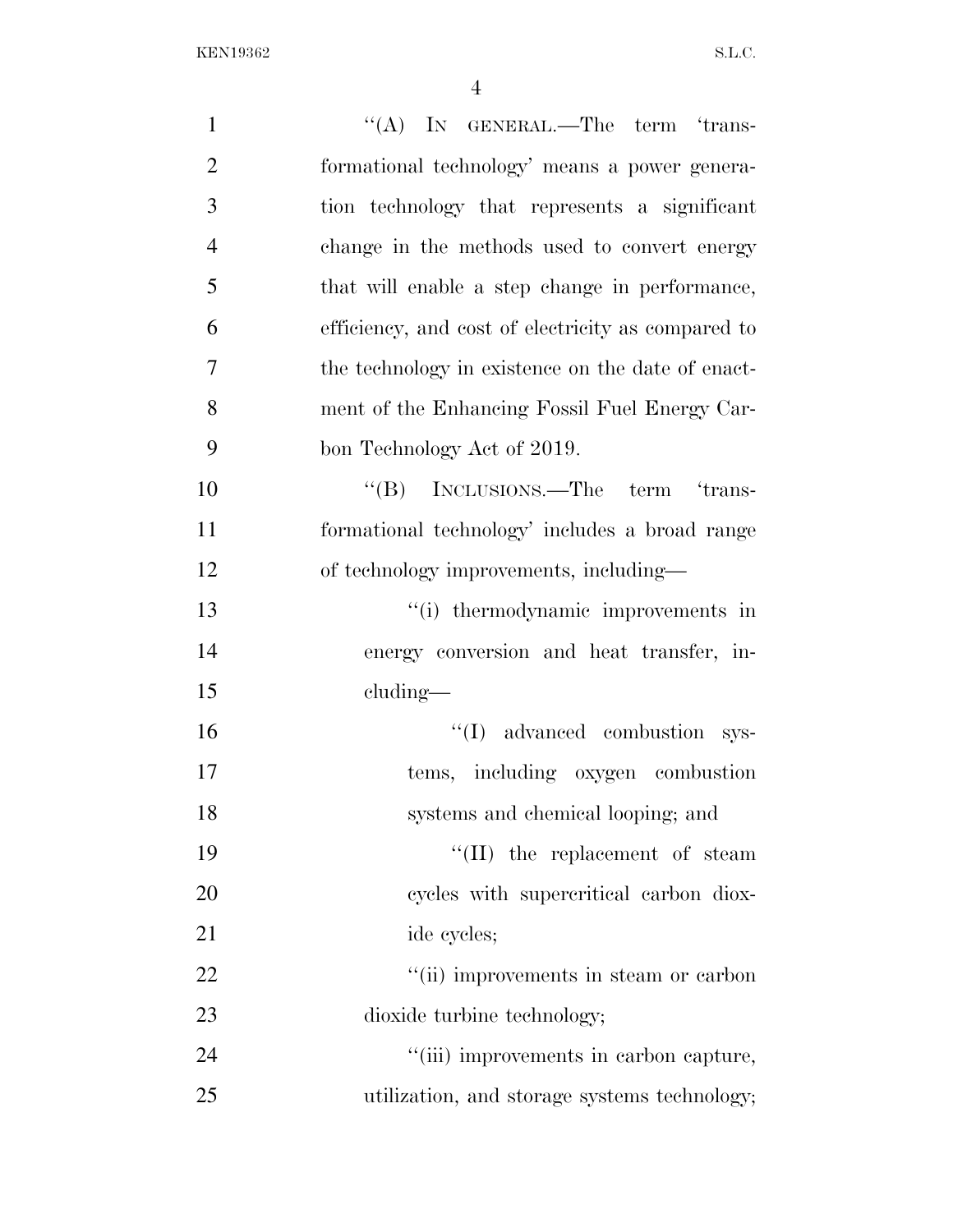| $\mathbf{1}$   | "(iv) improvements in small-scale and                    |
|----------------|----------------------------------------------------------|
| $\overline{2}$ | modular coal-fired technologies with re-                 |
| 3              | duced carbon output or carbon capture                    |
| $\overline{4}$ | that can support incremental power gen-                  |
| 5              | eration capacity additions;                              |
| 6              | $\lq\lq$ fuel cell technologies for low-cost,            |
| 7              | high-efficiency modular power systems;                   |
| 8              | "(vi) advanced gasification systems;                     |
| 9              | "(vii) thermal cycling technologies;                     |
| 10             | and                                                      |
| 11             | "(viii) any other technology the Sec-                    |
| 12             | retary recognizes as transformational tech-              |
| 13             | nology.                                                  |
| 14             | "(b) COAL AND NATURAL GAS TECHNOLOGY PRO-                |
| 15             | GRAM.-                                                   |
| 16             | "(1) IN GENERAL.—The Secretary shall estab-              |
| 17             | lish a coal and natural gas technology program to        |
| 18             | ensure the continued use of the abundant domestic        |
| 19             | coal and natural gas resources of the United States      |
| 20             | through the development of transformational tech-        |
| 21             | nologies that will significantly improve the efficiency, |
| 22             | effectiveness, costs, and environmental performance      |
| 23             | of coal and natural gas use.                             |
| 24             | "(2) REQUIREMENTS.—The program shall in-                 |
| 25             | clude                                                    |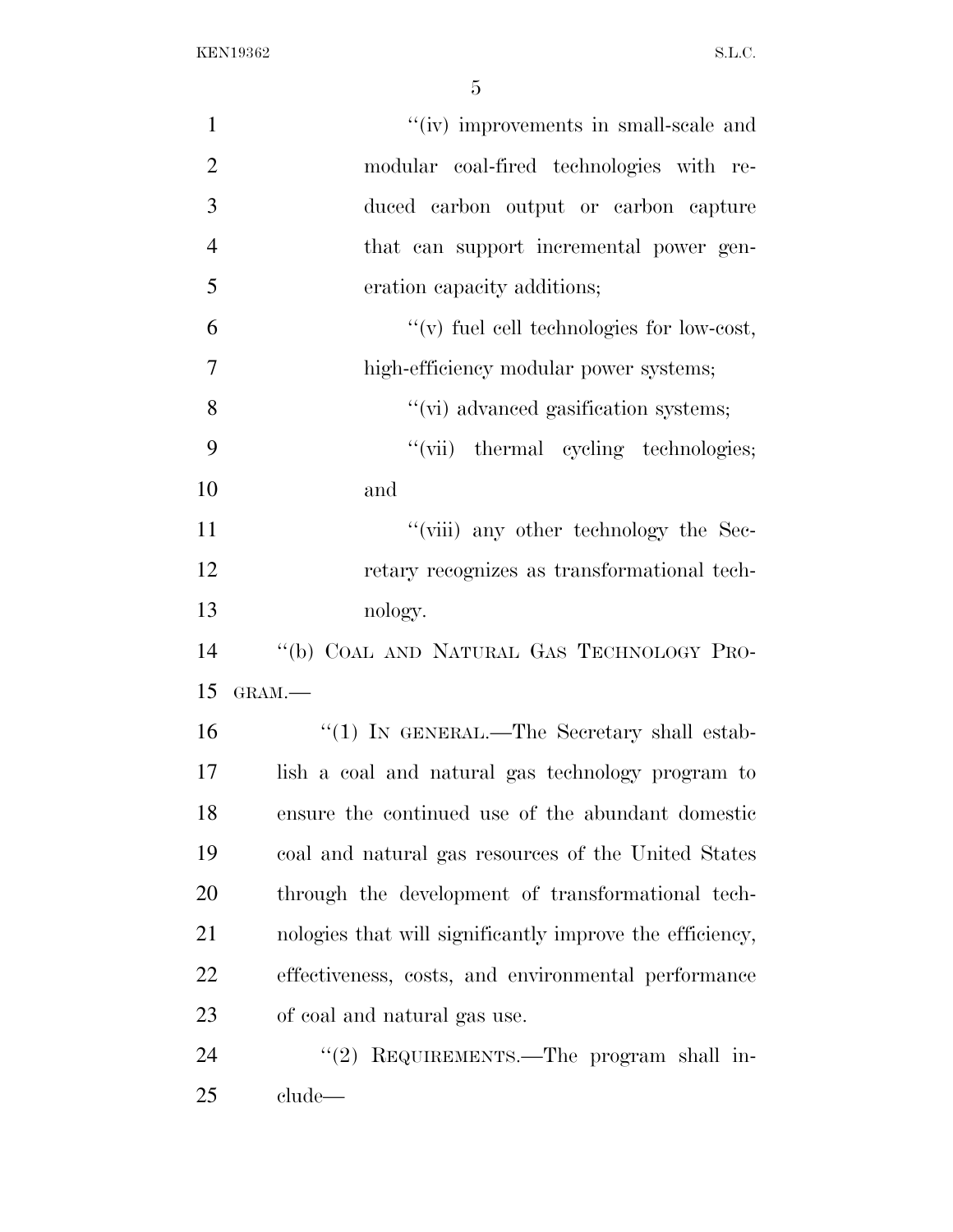| $\mathbf{1}$   | $\lq\lq$ a research and development program;           |
|----------------|--------------------------------------------------------|
| $\overline{2}$ | "(B) large-scale pilot projects;                       |
| 3              | "(C) demonstration projects; and                       |
| $\overline{4}$ | $\lq\lq$ (D) a front-end engineering and design        |
| 5              | program.                                               |
| 6              | "(3) PROGRAM GOALS AND OBJECTIVES.—In                  |
| $\overline{7}$ | consultation with the interested entities described in |
| 8              | paragraph $(5)(C)$ , the Secretary shall develop goals |
| 9              | and objectives for the program to be applied to the    |
| 10             | transformational technologies developed within the     |
| 11             | program, taking into consideration the following:      |
| 12             | "(A) Increasing the performance of coal                |
| 13             | and natural gas plants, including by—                  |
| 14             | "(i) ensuring reliable, low-cost power                 |
| 15             | from new and existing coal and natural gas             |
| 16             | plants;                                                |
| 17             | "(ii) achieving high conversion effi-                  |
| 18             | ciencies;                                              |
| 19             | "(iii) addressing emissions of carbon                  |
| 20             | dioxide through high-efficiency platforms;             |
| 21             | "(iv) developing small-scale and mod-                  |
| 22             | ular technologies to support incremental               |
| 23             | capacity additions and load following gen-             |
| 24             | eration, in addition to large-scale genera-            |
| 25             | tion technologies;                                     |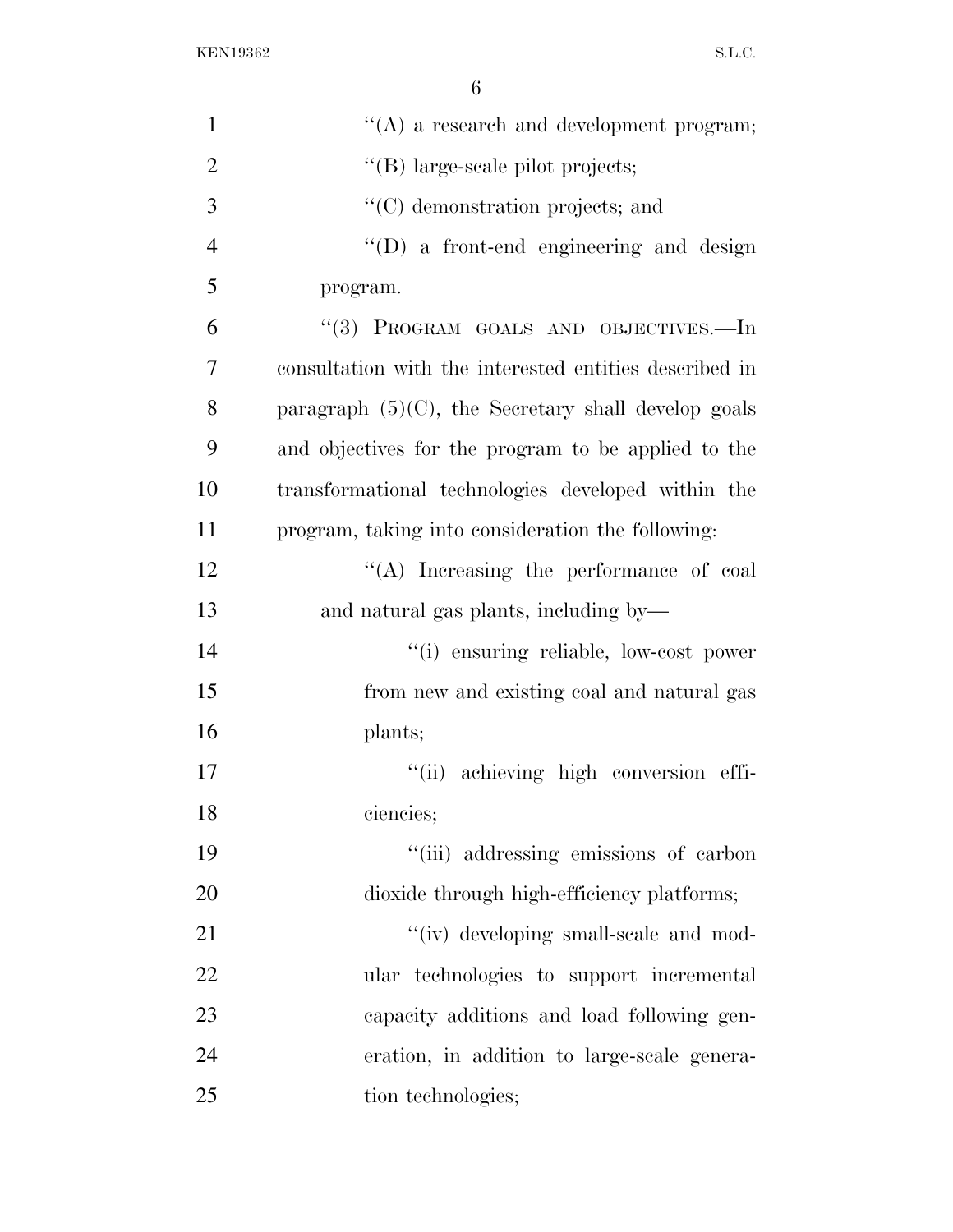| $\mathbf{1}$   | $``(v)$ supporting dispatchable oper-             |
|----------------|---------------------------------------------------|
| $\overline{2}$ | ations for new and existing applications of       |
| 3              | coal and natural gas generation; and              |
| $\overline{4}$ | $\lq\lq$ (vi) accelerating the development of     |
| 5              | technologies that have transformational en-       |
| 6              | ergy conversion characteristics.                  |
| $\overline{7}$ | "(B) Using carbon capture, utilization, and       |
| 8              | sequestration technologies to decrease the car-   |
| 9              | bon dioxide emissions, and the environmental      |
| 10             | impact from carbon dioxide emissions, from new    |
| 11             | and existing coal and natural gas plants, includ- |
| 12             | ing by—                                           |
| 13             | "(i) accelerating the development, de-            |
| 14             | ployment, and commercialization of tech-          |
| 15             | nologies to capture and sequester carbon          |
| 16             | dioxide emissions from new and existing           |
| 17             | coal and natural gas plants;                      |
| 18             | "(ii) supporting sites for safe geologi-          |
| 19             | cal storage of large volumes of anthropo-         |
| 20             | genic sources of carbon dioxide and the de-       |
| 21             | velopment of the infrastructure needed to         |
| 22             | support a carbon dioxide utilization and          |
| 23             | storage industry;                                 |
| 24             | "(iii) improving the conversion, utili-           |
| 25             | zation, and storage of carbon dioxide pro-        |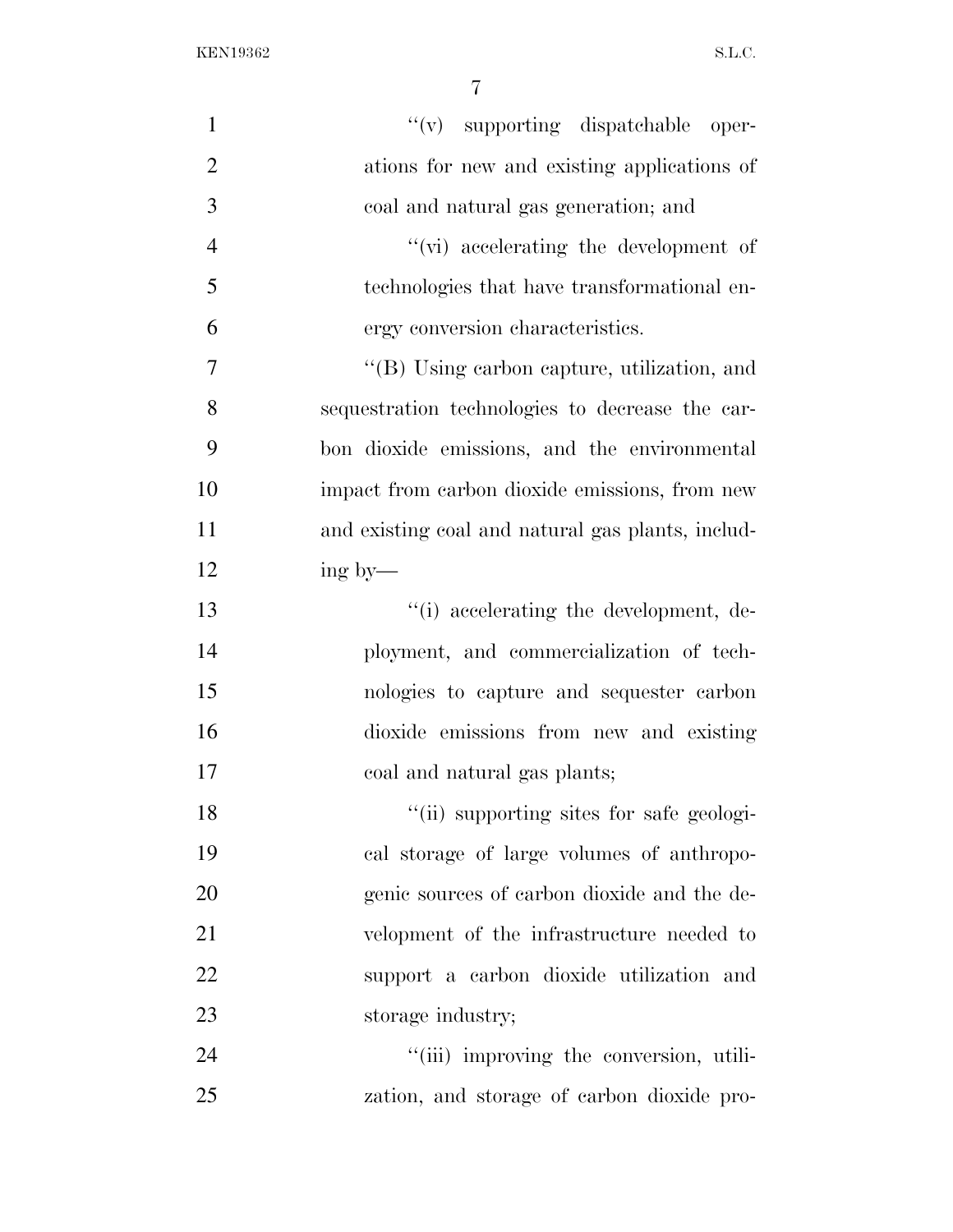| $\mathbf{1}$   | duced from fossil fuels and other anthropo-      |
|----------------|--------------------------------------------------|
| $\overline{2}$ | genic sources of carbon dioxide;                 |
| 3              | "(iv) lowering greenhouse gas emis-              |
| $\overline{4}$ | sions for all fossil fuel production, genera-    |
| 5              | tion, delivery, and use, to the maximum ex-      |
| 6              | tent practicable;                                |
| 7              | $f'(v)$ developing carbon utilization            |
| 8              | technologies, products, and methods, in-         |
| 9              | cluding carbon use and reuse for commer-         |
| 10             | cial application; and                            |
| 11             | "(vi) developing net-negative carbon             |
| 12             | dioxide emissions technologies.                  |
| 13             | "(C) Decreasing the non-carbon dioxide           |
| 14             | relevant environmental impacts of coal and nat-  |
| 15             | ural gas production, including by—               |
| 16             | "(i) further reducing non-carbon diox-           |
| 17             | ide air emissions; and                           |
| 18             | "(ii) reducing the use, and managing             |
| 19             | the discharge, of water in power plant op-       |
| 20             | erations.                                        |
| 21             | $\lq\lq$ . Accelerating the development of tech- |
| 22             | nologies to capture carbon dioxide emissions     |
| 23             | from industrial facilities, including—           |
| 24             | "(i) nontraditional fuel manufacturing           |
| 25             | facilities, including ethanol or other biofuel   |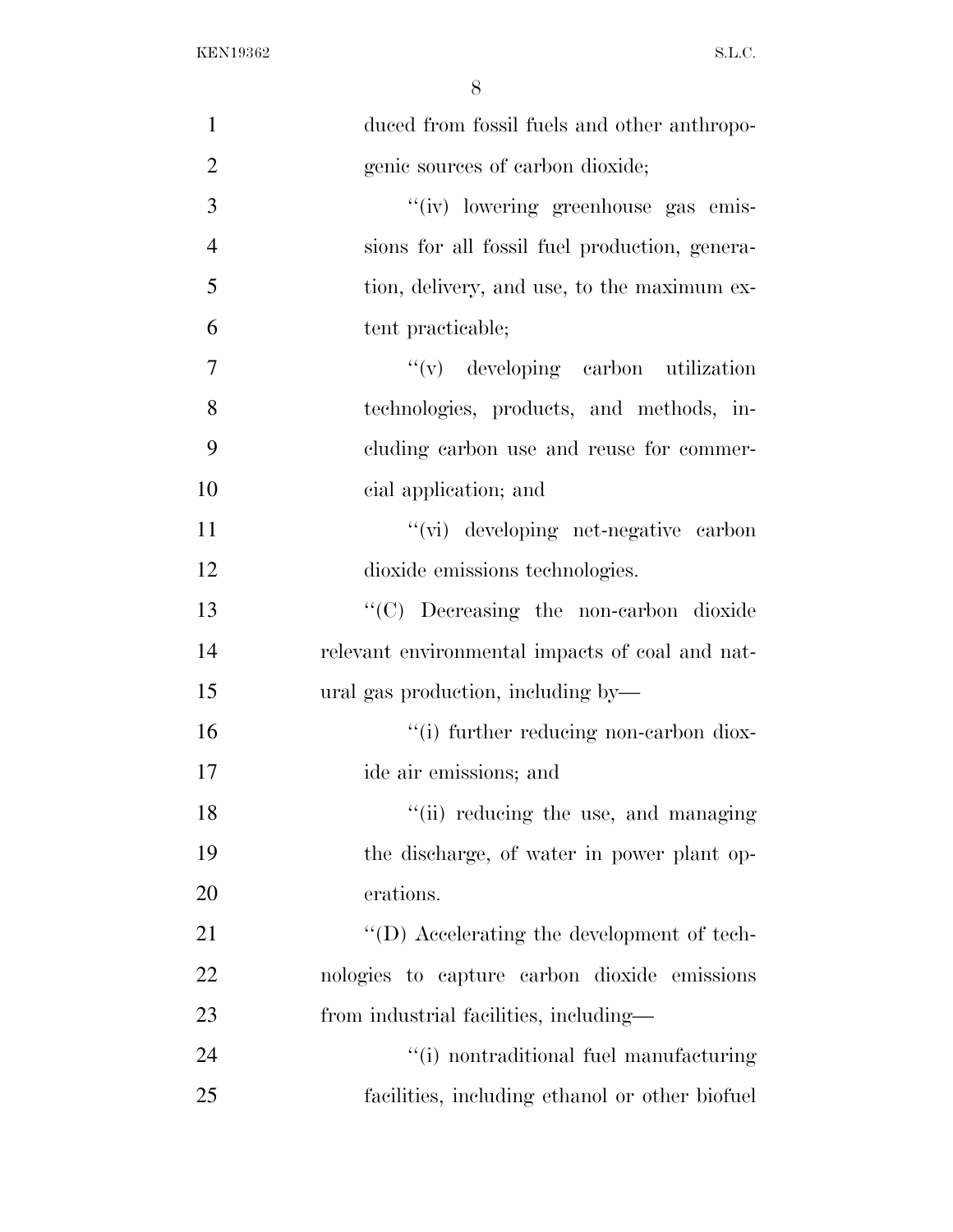| $\mathbf{1}$   | production plants or hydrogen production               |
|----------------|--------------------------------------------------------|
| $\overline{2}$ | plants; and                                            |
| 3              | "(ii) energy-intensive manufacturing                   |
| $\overline{4}$ | facilities that produce carbon dioxide as a            |
| 5              | byproduct of operations.                               |
| 6              | "(E) Examining methods of converting                   |
| $\tau$         | coal and natural gas to other valuable products        |
| 8              | and commodities in addition to electricity, in-        |
| 9              | cluding hydrogen.                                      |
| 10             | "(4) CROSS-CUTTING DIRECTION FOR CARBON                |
| 11             | CAPTURE, UTILIZATION, AND SEQUESTRATION AC-            |
| 12             | TIVITIES.—The carbon capture, utilization, and se-     |
| 13             | questration activities described in paragraph $(3)(B)$ |
| 14             | shall be—                                              |
| 15             | $\lq\lq$ cross-cutting in nature; and                  |
| 16             | "(B) carried out by the Assistant Sec-                 |
| 17             | retary for Fossil Energy, in coordination with         |
| 18             | the heads of other relevant offices of the De-         |
| 19             | partment, including the Director of the Office         |
| 20             | of Science and the Assistant Secretary for En-         |
| 21             | ergy Efficiency and Renewable Energy.                  |
| 22             | "(5) CONSULTATIONS REQUIRED.—In carrying               |
| 23             | out the program, the Secretary shall—                  |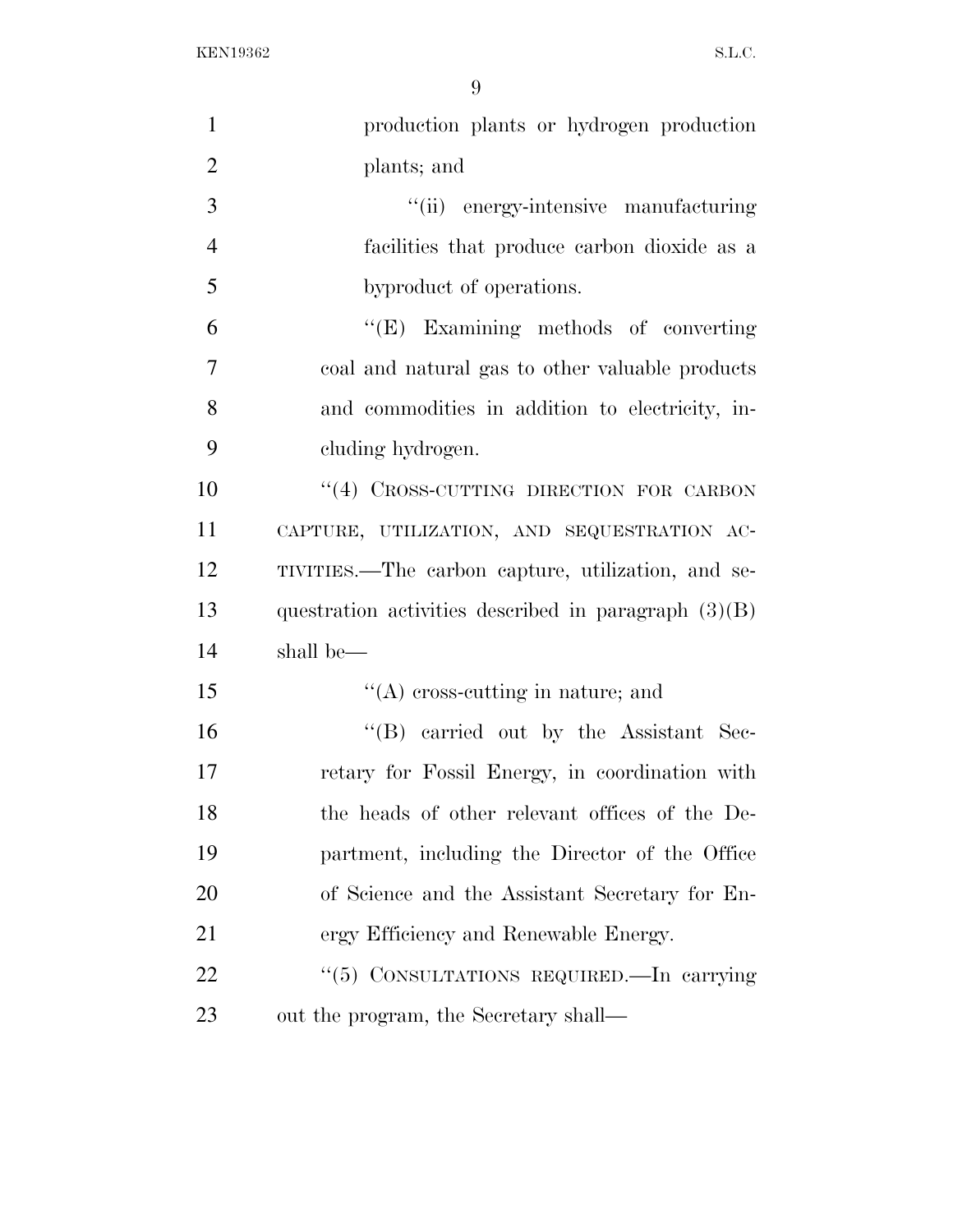| 1              | "(A) undertake international collabora-              |
|----------------|------------------------------------------------------|
| $\overline{2}$ | tions, taking into consideration the rec-            |
| 3              | ommendations of the National Coal Council;           |
| $\overline{4}$ | "(B) use existing authorities to encourage           |
| 5              | international cooperation; and                       |
| 6              | $\lq\lq$ consult with interested entities, in-       |
| 7              | cluding—                                             |
| 8              | "(i) coal and natural gas producers;                 |
| 9              | "(ii) industries that use coal and nat-              |
| 10             | ural gas;                                            |
| 11             | "(iii) organizations that promote coal,              |
| 12             | advanced coal, and natural gas tech-                 |
| 13             | nologies;                                            |
| 14             | "(iv) environmental organizations;                   |
| 15             | "(v) organizations representing work-                |
| 16             | ers; and                                             |
| 17             | "(vi) organizations representing con-                |
| 18             | sumers.                                              |
| 19             | $``$ (c) REPORT.—                                    |
| 20             | "(1) IN GENERAL.—Not later than 18 months            |
| 21             | after the date of enactment of the Enhancing Fossil  |
| 22             | Fuel Energy Carbon Technology Act of 2019, the       |
| 23             | Secretary shall submit to Congress a report describ- |
| 24             | ing the program goals and objectives adopted under   |
| 25             | subsection $(b)(3)$ .                                |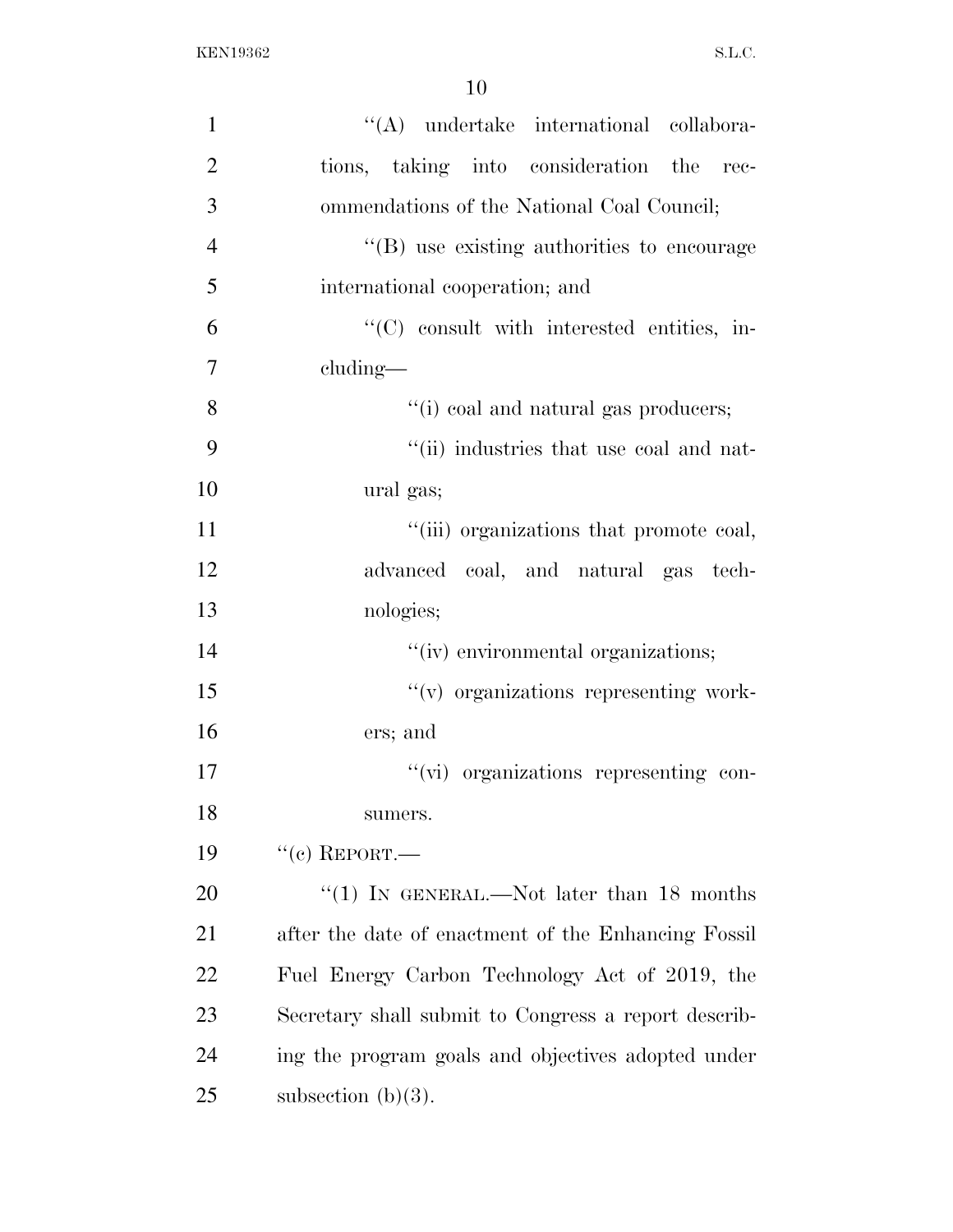| $\mathbf{1}$   | "(2) UPDATE.—Not less frequently than once            |
|----------------|-------------------------------------------------------|
| $\overline{2}$ | every 2 years after the initial report is submitted   |
| 3              | under paragraph (1), the Secretary shall submit to    |
| $\overline{4}$ | Congress a report describing the progress made to-    |
| 5              | wards achieving the program goals and objectives      |
| 6              | adopted under subsection $(b)(3)$ .                   |
| 7              | "(d) FUNDING.—                                        |
| 8              | "(1) AUTHORIZATION OF APPROPRIATIONS.-                |
| 9              | There are authorized to be appropriated to the Sec-   |
| 10             | retary to carry out this section, to remain available |
| 11             | until expended—                                       |
| 12             | $\lq\lq$ for activities under the research and        |
| 13             | development program component described in            |
| 14             | subsection $(b)(2)(A)$ —                              |
| 15             | $(1)$ \$230,000,000 for each of fiscal                |
| 16             | years $2020$ and $2021$ ; and                         |
| 17             | "(ii) $$150,000,000$ for each of fiscal               |
| 18             | years $2022$ through $2024$ ;                         |
| 19             | "(B) subject to paragraph $(2)$ , for activi-         |
| 20             | ties under the large-scale pilot projects program     |
| 21             | component described in subsection $(b)(2)(B)$ —       |
| 22             | "(i) $$347,000,000$ for each of fiscal                |
| 23             | years $2020$ and $2021$ ;                             |
| 24             | "(ii) $$272,000,000$ for each of fiscal               |
| 25             | years $2022$ and $2023$ ; and                         |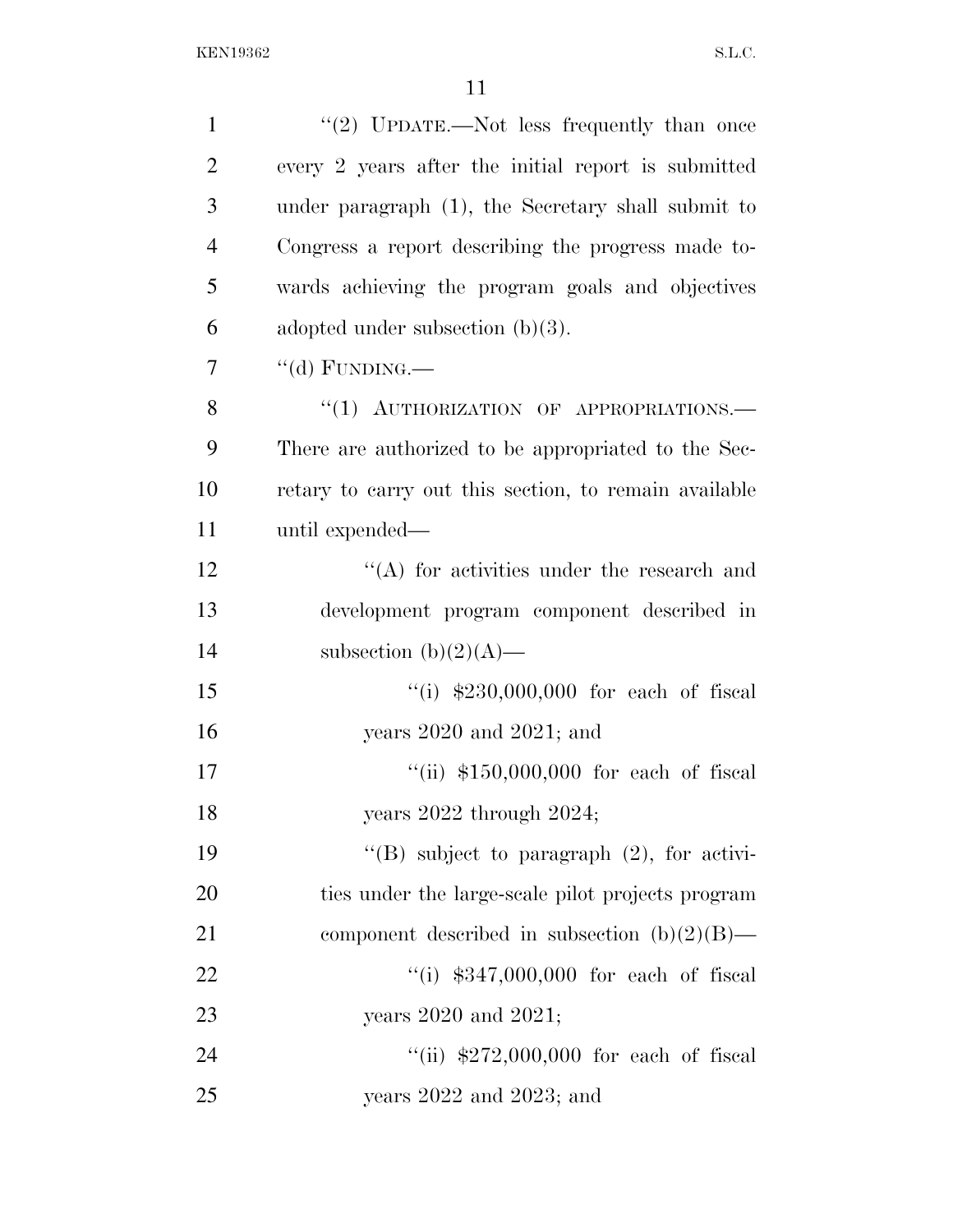| $\mathbf{1}$   | "(iii) $$250,000,000$ for fiscal year                      |
|----------------|------------------------------------------------------------|
| $\overline{2}$ | 2024;                                                      |
| 3              | $\lq\lq$ (C) for activities under the demonstration        |
| $\overline{4}$ | projects program component described in sub-               |
| 5              | section $(b)(2)(C)$ —                                      |
| 6              | "(i) $$100,000,000$ for each of fiscal                     |
| $\overline{7}$ | years $2020$ and $2021$ ; and                              |
| 8              | "(ii) $$500,000,000$ for each of fiscal                    |
| 9              | years 2022 through 2024; and                               |
| 10             | "(D) for activities under the front-end en-                |
| 11             | gineering and design program described in sub-             |
| 12             | section (b) $(2)(D)$ , \$50,000,000 for each of fis-       |
| 13             | cal years 2020 through 2023.                               |
| 14             | "(2) COST SHARING FOR LARGE-SCALE PILOT                    |
| 15             | PROJECTS.—Activities under subsection $(b)(2)(B)$          |
| 16             | shall be subject to the cost-sharing requirements of       |
| 17             | section $988(b)$ .".                                       |
| 18             | (b) TECHNICAL AMENDMENT.—The table of contents             |
| 19             | for the Energy Policy Act of $2005$ (Public Law $109-58$ ; |
| 20             | 119 Stat. 600) is amended by striking the item relating    |
| 21             | to section 962 and inserting the following:                |
|                | "Sec. 962. Coal and natural gas technology program.".      |
| 22             | SEC. 3. CARBON STORAGE VALIDATION AND TESTING.             |
| 23             | (a) IN GENERAL.—The Energy Policy Act of 2005              |
| 24             | is amended by striking section $963$ (42 U.S. C. 16293)    |
| 25             | and inserting the following:                               |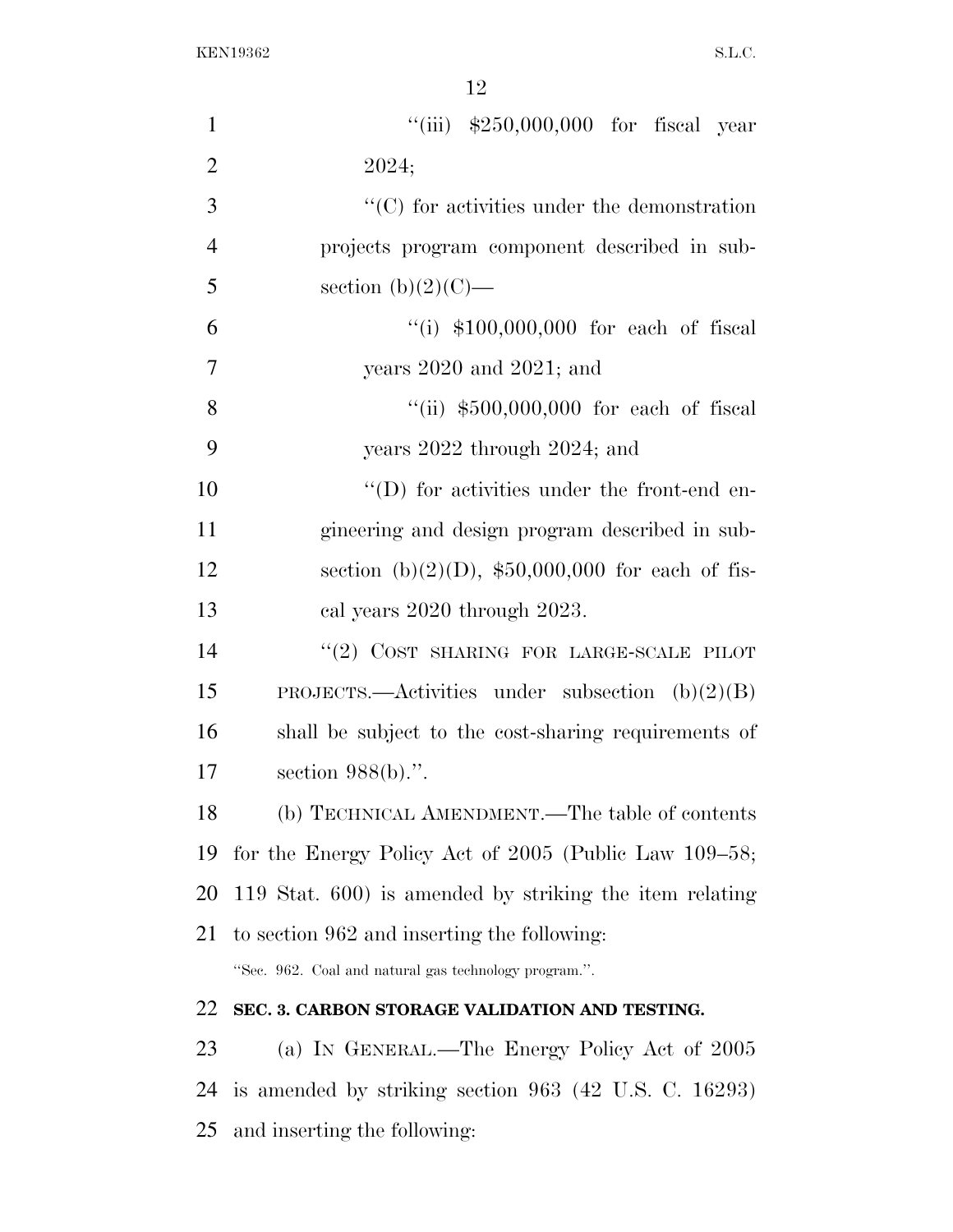| 1              | "SEC. 963. CARBON STORAGE VALIDATION AND TESTING.       |
|----------------|---------------------------------------------------------|
| $\overline{2}$ | "(a) DEFINITIONS.—In this section:                      |
| 3              | "(1) ELECTRIC GENERATION UNIT.—The term                 |
| $\overline{4}$ | 'electric generation unit' means an electric genera-    |
| 5              | tion unit that—                                         |
| 6              | "(A) uses coal- or natural gas-based gen-               |
| 7              | eration technology; and                                 |
| 8              | $\lq\lq$ is capable of capturing carbon dioxide         |
| 9              | emissions from the unit.                                |
| 10             | "(2) LARGE-SCALE CARBON SEQUESTRATION.-                 |
| 11             | The term 'large-scale carbon sequestration' means a     |
| 12             | scale that demonstrates the ability to inject into geo- |
| 13             | logic formations and sequester several million metric   |
| 14             | tons of carbon dioxide for not less than a 10-year      |
| 15             | period.                                                 |
| 16             | "(3) PROGRAM.—The term 'program' means                  |
| 17             | the program established under subsection $(b)(1)$ .     |
| 18             | "(b) CARBON STORAGE PROGRAM.-                           |
| 19             | "(1) IN GENERAL.—The Secretary shall estab-             |
| 20             | lish a program of research, development, and dem-       |
| 21             | onstration for carbon storage.                          |
| 22             | "(2) PROGRAM ACTIVITIES.—Activities under               |
| 23             | the program shall include—                              |
| 24             | $\lq\lq$ in coordination with relevant Federal          |
| 25             | agencies, developing and maintaining mapping            |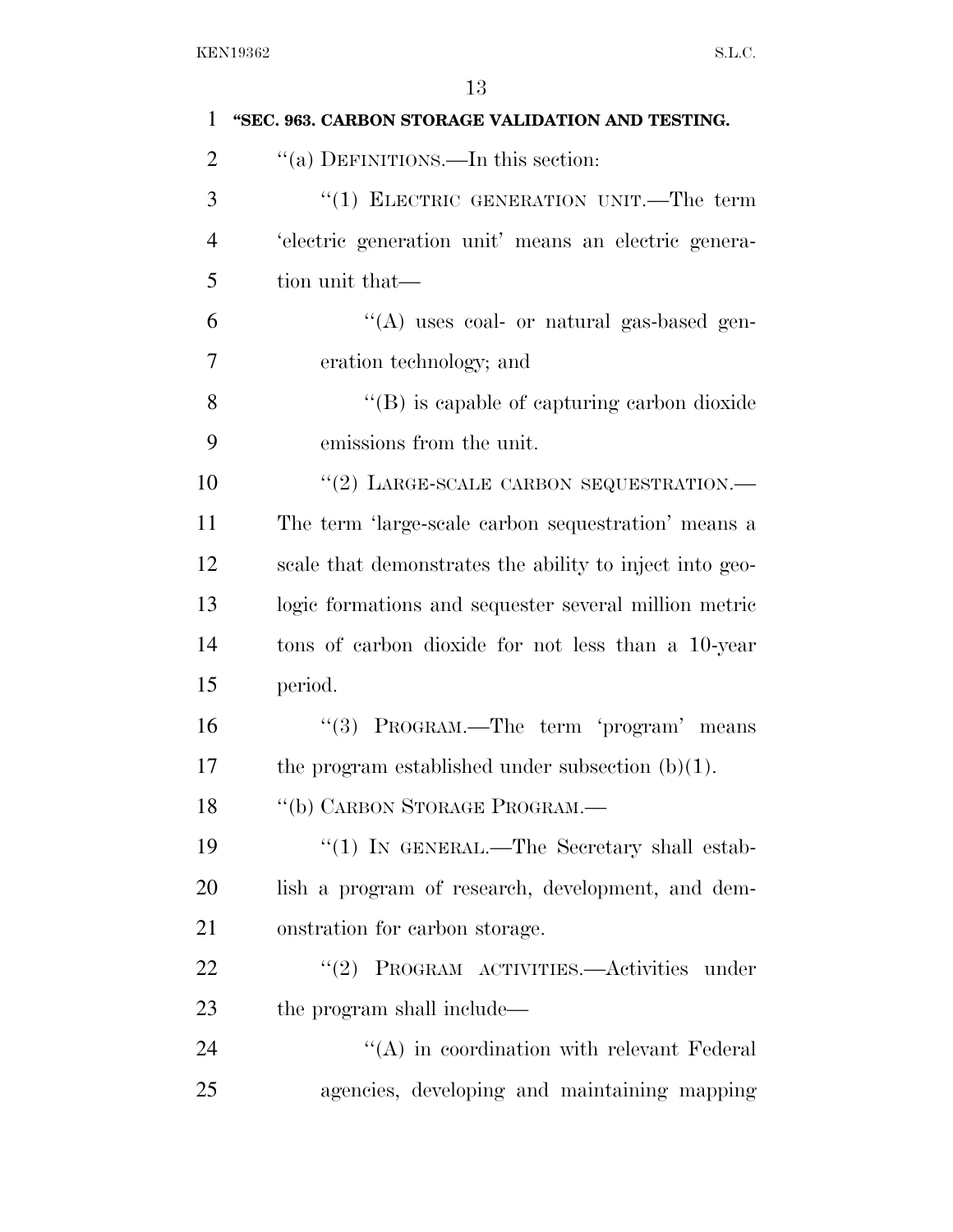| $\mathbf{1}$   | tools and resources that assess the capacity of    |
|----------------|----------------------------------------------------|
| $\overline{2}$ | geologic storage formation in the United States;   |
| 3              | "(B) developing monitoring tools, modeling         |
| $\overline{4}$ | of geologic formations, and analyses—              |
| 5              | "(i) to predict carbon dioxide contain-            |
| 6              | ment; and                                          |
| 7              | "(ii) to account for sequestered car-              |
| 8              | bon dioxide in geologic storage sites;             |
| 9              | $\lq\lq$ researching—                              |
| 10             | "(i) potential environmental, safety,              |
| 11             | and health impacts in the event of a leak          |
| 12             | into the atmosphere or to an aquifer; and          |
| 13             | "(ii) any corresponding mitigation ac-             |
| 14             | tions or responses to limit harmful con-           |
| 15             | sequences of such a leak;                          |
| 16             | $\lq\lq$ (D) evaluating the interactions of carbon |
| 17             | dioxide with formation solids and fluids, includ-  |
| 18             | ing the propensity of injections to induce seis-   |
| 19             | mic activity;                                      |
| 20             | $\lq\lq(E)$ assessing and ensuring the safety of   |
| 21             | operations relating to geologic sequestration of   |
| 22             | carbon dioxide;                                    |
| 23             | $``(F)$ determining the fate of carbon diox-       |
| 24             | ide concurrent with and following injection into   |
| 25             | geologic formations; and                           |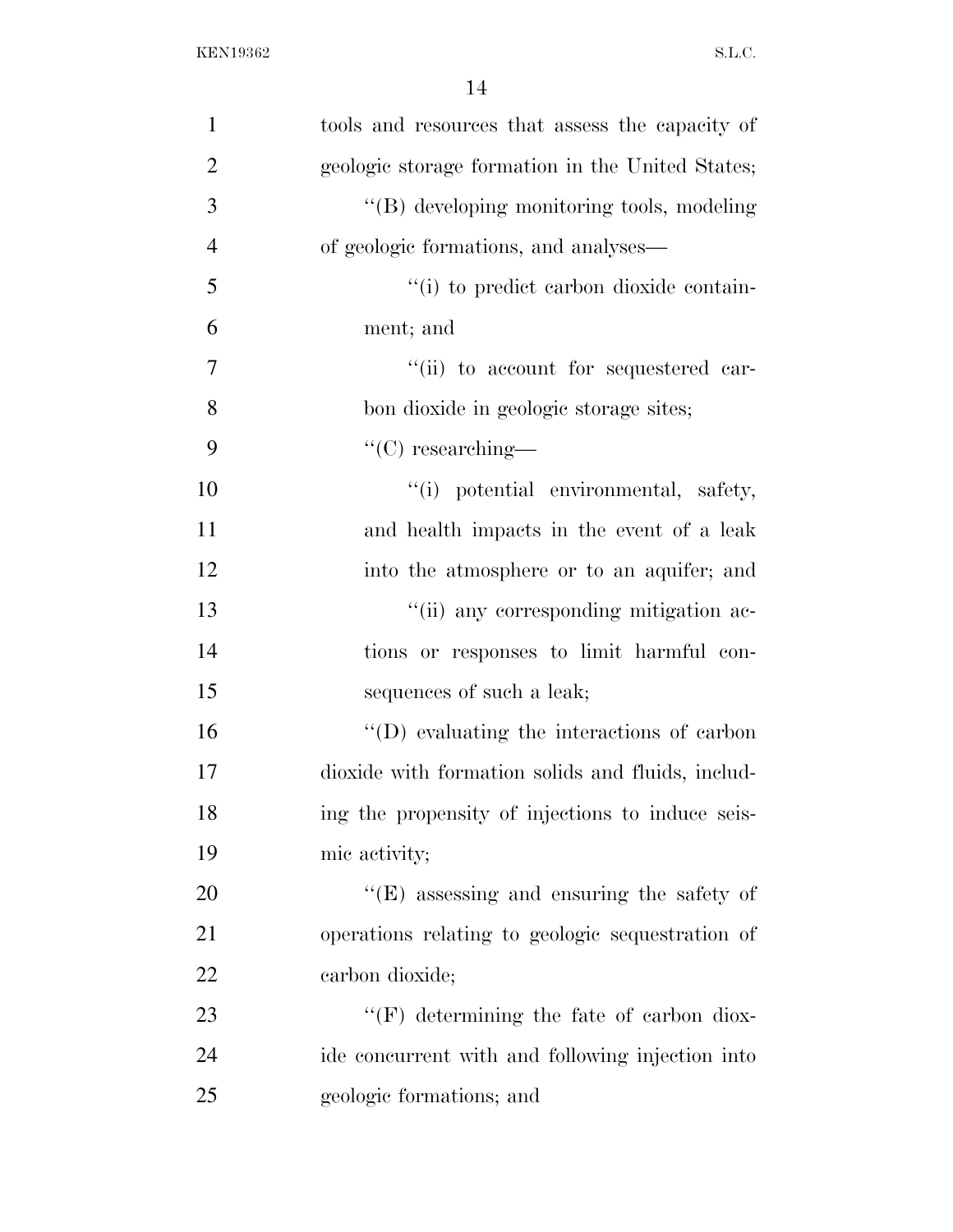| $\mathbf{1}$   | $\lq\lq(G)$ supporting cost and business model         |
|----------------|--------------------------------------------------------|
| $\overline{2}$ | assessments to examine the economic viability          |
| 3              | of technologies and systems developed under the        |
| $\overline{4}$ | program.                                               |
| 5              | "(3) GEOLOGIC SETTINGS.—In carrying out re-            |
| 6              | search activities under this subsection, the Secretary |
| 7              | shall consider a variety of candidate onshore and off- |
| 8              | shore geologic settings, including-                    |
| 9              | $\lq\lq$ operating oil and gas fields;                 |
| 10             | "(B) depleted oil and gas fields;                      |
| 11             | "(C) residual oil zones;                               |
| 12             | $\lq\lq (D)$<br>unconventional reservoirs and rock     |
| 13             | types;                                                 |
| 14             | $\lq\lq$ (E) unmineable coal seams;                    |
| 15             | $\lq\lq(F)$ saline formations in both sedimentary      |
| 16             | and basaltic geologies;                                |
| 17             | "(G) geologic systems that may be used as              |
| 18             | engineered reservoirs to extract economical            |
| 19             | quantities of brine from geothermal resources of       |
| 20             | low permeability or porosity; and                      |
| 21             | "(H) geologic systems containing in situ               |
| 22             | carbon dioxide mineralization formations.              |
| 23             | "(c) LARGE-SCALE CARBON SEQUESTRATION DEM-             |
| 24             | ONSTRATION PROGRAM.                                    |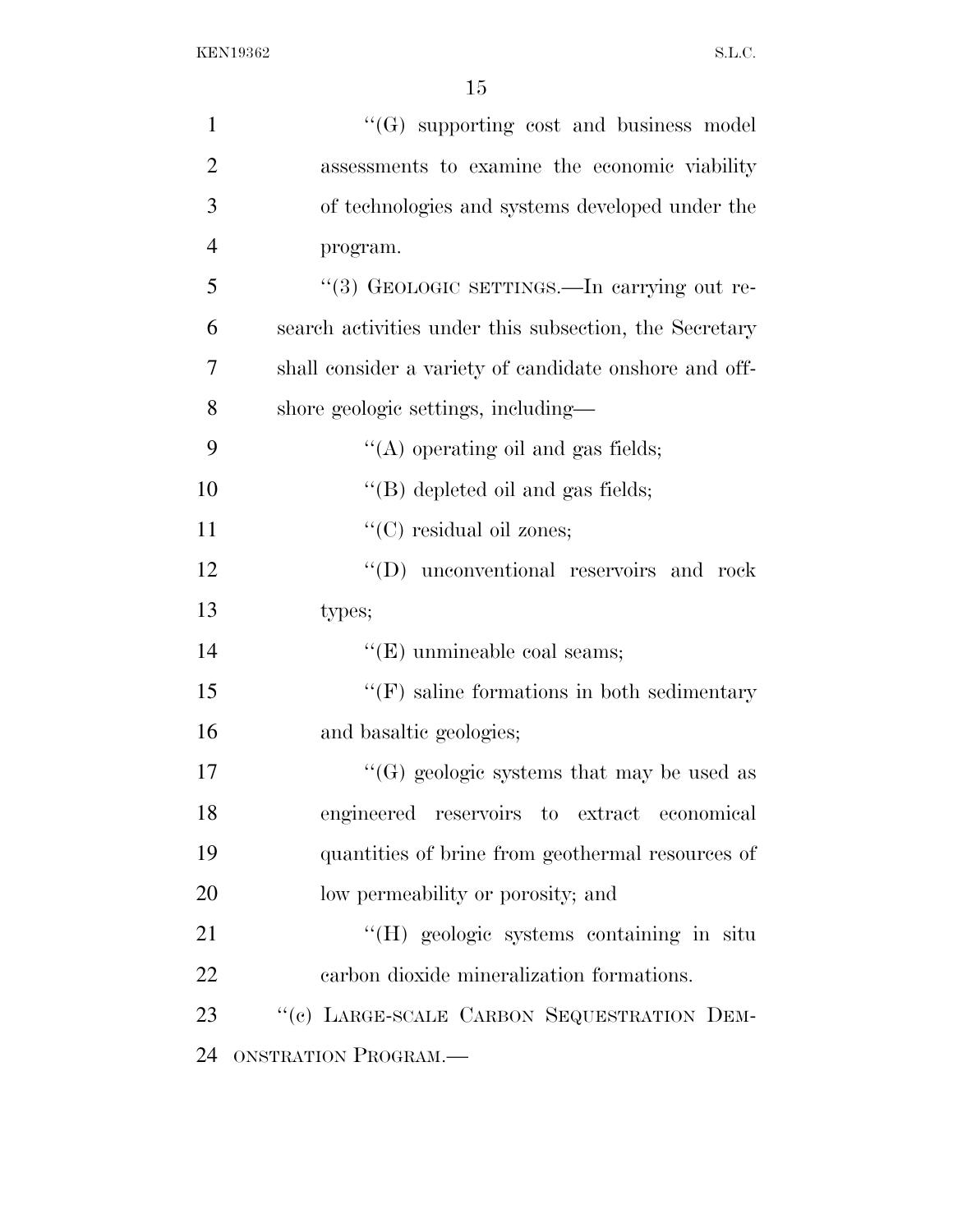1 "(1) IN GENERAL.—The Secretary shall estab-2 lish a demonstration program under which the Sec- retary shall provide funding for demonstration projects to collect and validate information on the cost and feasibility of commercial deployment of large-scale carbon sequestration technologies.

7 "(2) EXISTING REGIONAL CARBON SEQUESTRA- TION PARTNERSHIPS.—In carrying out paragraph (1), the Secretary may provide additional funding to regional carbon sequestration partnerships that are carrying out or have completed a large-scale carbon sequestration demonstration project under this sec- tion (as in effect on the day before the date of enact- ment of the Enhancing Fossil Fuel Energy Carbon Technology Act of 2019) for additional work on that project.

17 <sup>''</sup>(3) DEMONSTRATION COMPONENTS.—Each demonstration project carried out under this sub- section shall include longitudinal tests involving car- bon dioxide injection and monitoring, mitigation, and verification operations.

22 "(4) CLEARINGHOUSE.—The National Energy Technology Laboratory shall act as a clearinghouse of shared information and resources for—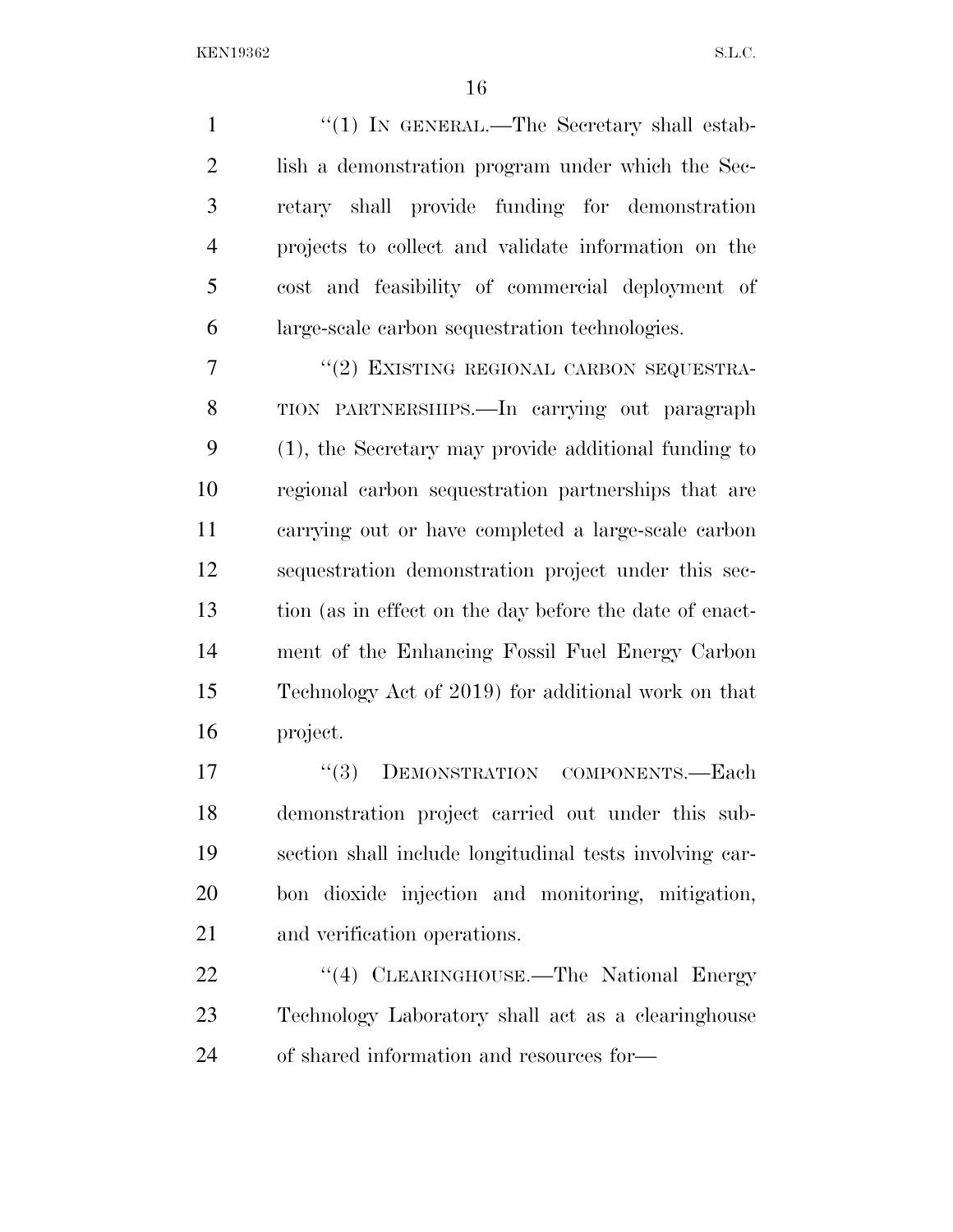| $\mathbf{1}$   | $\lq\lq$ existing or completed demonstration       |
|----------------|----------------------------------------------------|
| $\overline{2}$ | projects receiving additional funding under        |
| 3              | paragraph $(2)$ ; and                              |
| $\overline{4}$ | "(B) any new demonstration projects fund-          |
| 5              | ed under this subsection.                          |
| 6              | " $(5)$ REPORT.—Not later than 1 year after the    |
| 7              | date of enactment of the Enhancing Fossil Fuel En- |
| 8              | ergy Carbon Technology Act of 2019, the Secretary  |
| 9              | shall submit to the Committee on Energy and Nat-   |
| 10             | ural Resources of the Senate and the Committee on  |
| 11             | Science, Space, and Technology of the House of     |
| 12             | Representatives a report that—                     |
| 13             | "(A) assesses the progress of all regional         |
| 14             | carbon sequestration partnerships carrying out     |
| 15             | a demonstration project under this subsection;     |
| 16             | $\lq\lq$ ) identifies the remaining challenges in  |
| 17             | achieving large-scale carbon sequestration that    |
| 18             | is reliable and safe for the environment and       |
| 19             | public health; and                                 |
| 20             | $\lq\lq$ creates a roadmap for carbon storage      |
| 21             | research and development activities of the De-     |
| 22             | partment through 2025, with the goal of reduc-     |
| 23             | ing economic and policy barriers to commercial     |
| 24             | carbon sequestration.                              |
| 25             | "(d) INTEGRATED STORAGE PROGRAM.—                  |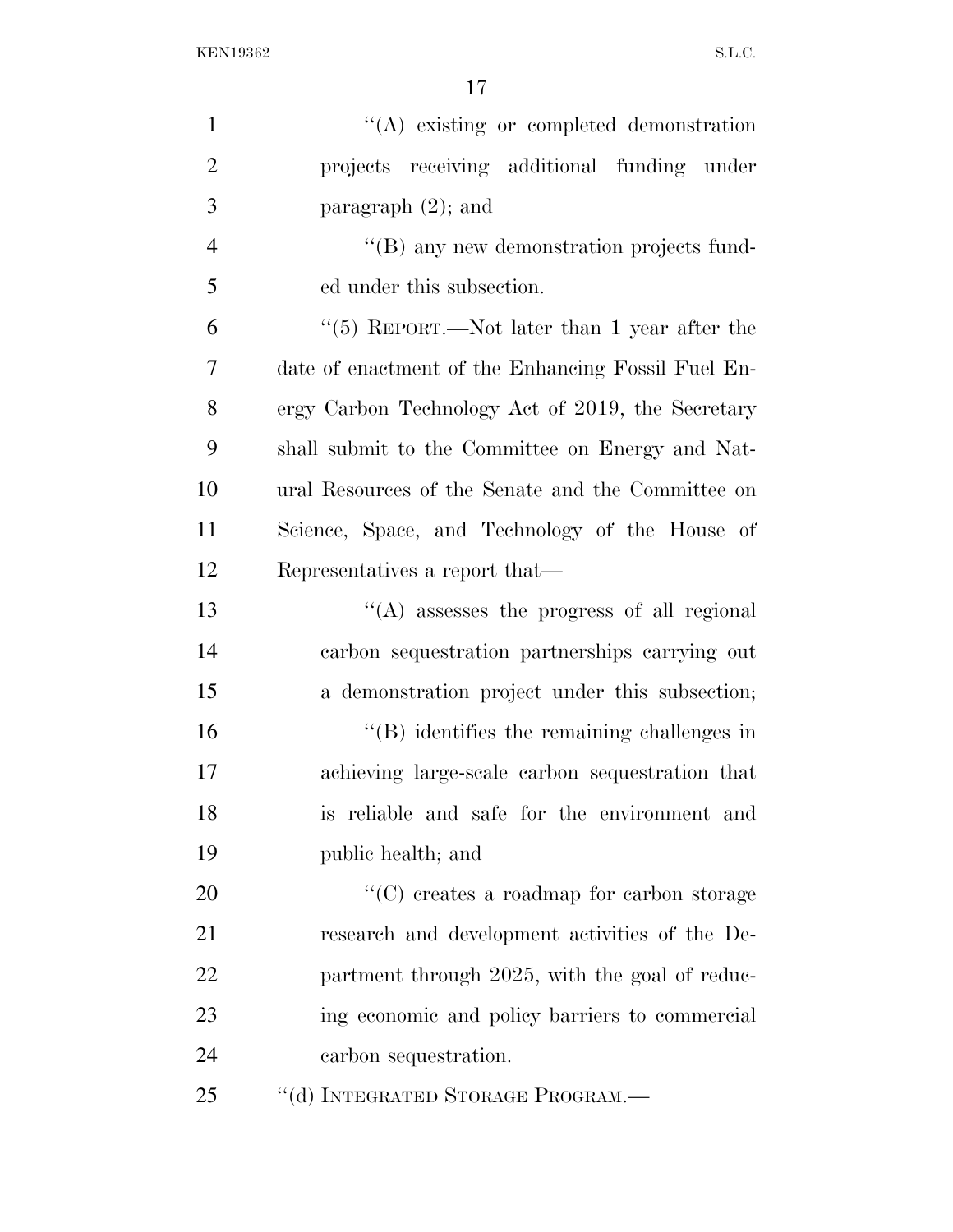| $\mathbf{1}$   | "(1) IN GENERAL.—The Secretary may estab-                  |
|----------------|------------------------------------------------------------|
| $\overline{2}$ | lish a program to transition large-scale carbon se-        |
| 3              | questration demonstration projects under subsection        |
| $\overline{4}$ | (c) into integrated commercial storage complexes.          |
| 5              | "(2) GOALS AND OBJECTIVES.—The goals and                   |
| 6              | objectives of the program described in paragraph $(1)$     |
| 7              | shall be—                                                  |
| 8              | "(A) to identify geologic storage sites that               |
| 9              | are able to accept large volumes of carbon diox-           |
| 10             | ide acceptable for commercial contracts;                   |
| 11             | $\lq\lq (B)$ to understand the technical and com-          |
| 12             | mercial viability of carbon dioxide geologic stor-         |
| 13             | age sites; and                                             |
| 14             | $\lq\lq$ (C) to carry out any other activities nec-        |
| 15             | essary to transition the large-scale carbon se-            |
| 16             | questration demonstration projects under sub-              |
| 17             | section (c) into integrated commercial storage             |
| 18             | complexes.                                                 |
| 19             | "(e) COST SHARING.—Activities carried out under            |
| 20             | this section shall be subject to the cost-sharing require- |
| 21             | ments of section 988.                                      |
| 22             | "(f) REPORT ON CARBON DIOXIDE CAPTURE CON-                 |
| 23             | TRACTING AUTHORITY.-                                       |
| 24             | "(1) REPORT.—Not later than $180$ days after               |
| 25             | the date of enactment of the Enhancing Fossil Fuel         |
|                |                                                            |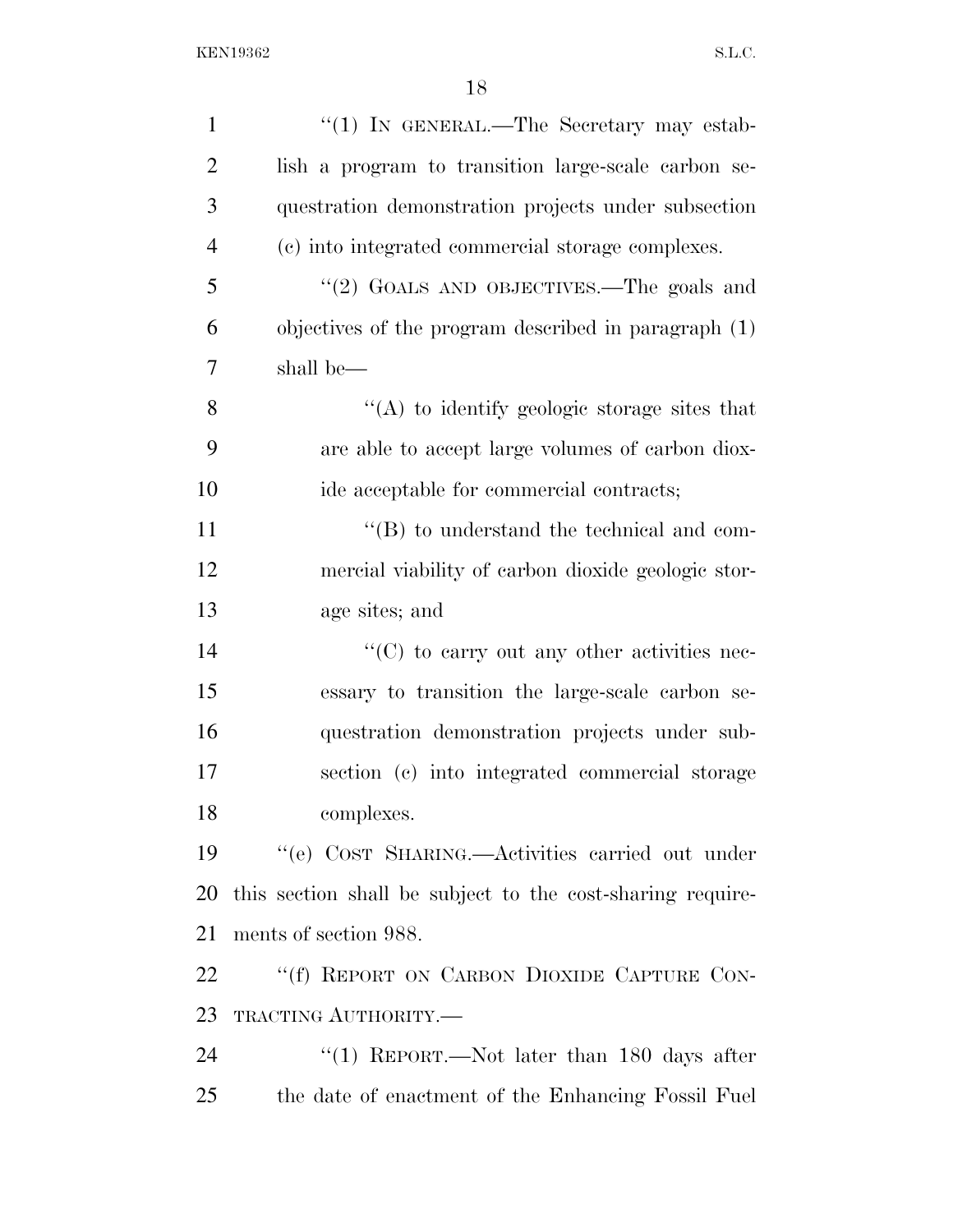| $\mathbf{1}$   | Energy Carbon Technology Act of 2019, the Sec-     |
|----------------|----------------------------------------------------|
| $\overline{2}$ | retary shall submit to the Committee on Energy and |
| 3              | Natural Resources of the Senate and the Committee  |
| $\overline{4}$ | on Science, Space, and Technology of the House of  |
| 5              | Representatives a report that—                     |
| 6              | $\lq\lq$ describes the costs and benefits of en-   |
| 7              | tering into long-term binding contracts on be-     |
| 8              | half of the Federal Government with qualified      |
| 9              | parties to provide support for capturing carbon    |
| 10             | dioxide from electricity generated at an electric  |
| 11             | generation unit or carbon dioxide captured from    |
| 12             | an electric generation unit and sold to a pur-     |
| 13             | chaser for-                                        |
| 14             | "(i) the recovery of crude oil; or                 |
| 15             | "(ii) other purposes for which a com-              |
| 16             | mercial market exists;                             |
| 17             | $\cdot$ (B) contains an analysis of how the De-    |
| 18             | partment would establish, implement, and           |
| 19             | maintain a contracting program described in        |
| 20             | subparagraph $(A)$ ; and                           |
| 21             | $\cdot$ (C) outlines options for how contracts     |
| 22             | may be structured, and regulations that would      |
| 23             | be necessary, to implement a contracting pro-      |
| 24             | gram described in subparagraph (A).                |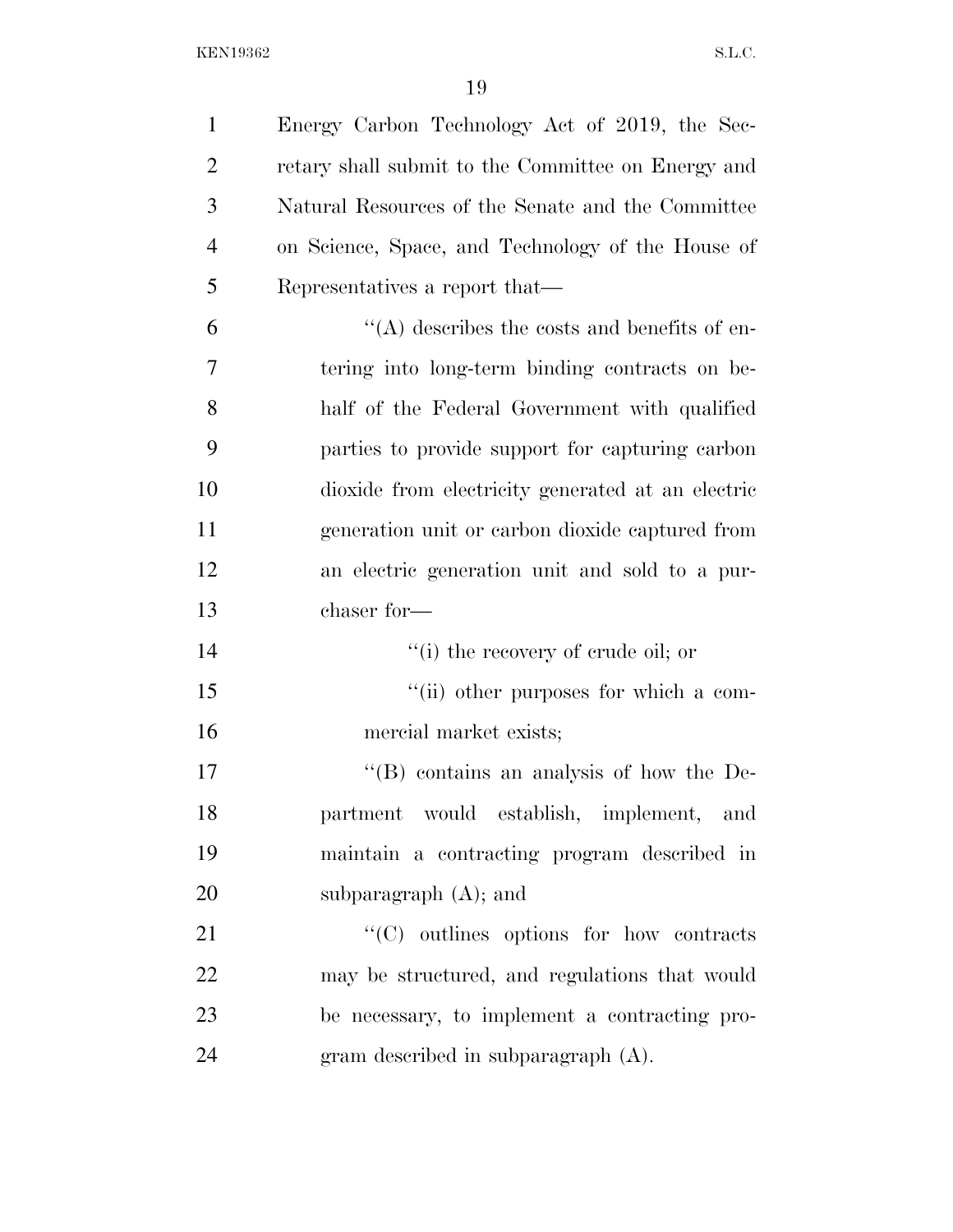1 "(g) AUTHORIZATION OF APPROPRIATIONS.—There

 are authorized to be appropriated to the Secretary to carry out this section—  $\frac{4}{1}$   $\frac{105,000,000}{100,000}$  for fiscal year 2020;  $\frac{((2) \, \$110,250,000 \, \text{for fiscal year } 2021;}{}$  $\frac{4}{3}$  \$115,763,000 for fiscal year 2022;  $\frac{1}{4}$  \$121,551,000 for fiscal year 2023; and  $\frac{1}{(5)}$  \$127,628,000 for fiscal year 2024.". (b) TECHNICAL AMENDMENT.—The table of contents for the Energy Policy Act of 2005 (Public Law 109–58; 119 Stat. 600; 121 Stat. 1708) is amended by striking the item relating to section 963 and inserting the fol- lowing: ''Sec. 963. Carbon storage validation and testing.''. **SEC. 4. CARBON UTILIZATION PROGRAM.**  (a) CARBON UTILIZATION PROGRAM.— (1) IN GENERAL.—Subtitle F of title IX of the Energy Policy Act of 2005 (42 U.S.C. 16291 et seq.) is amended by adding at the end the following: **''SEC. 969. CARBON UTILIZATION PROGRAM.**  ''(a) IN GENERAL.—The Secretary shall establish a program of research, development, and demonstration for

- carbon utilization—
- 23  $\frac{1}{2}$   $\frac{1}{2}$  to assess and monitor-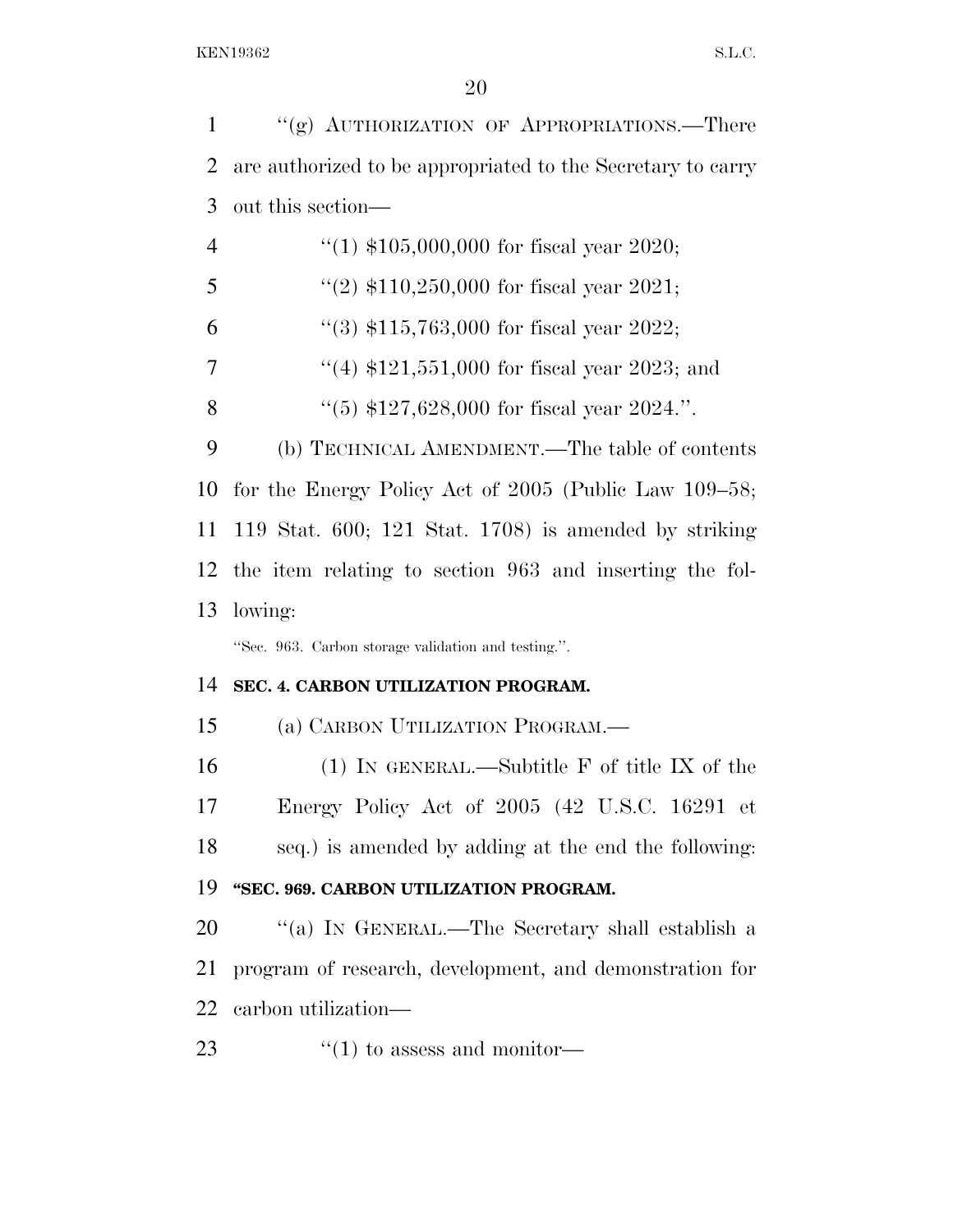| $\mathbf{1}$   | "(A) potential changes in lifecycle carbon                   |
|----------------|--------------------------------------------------------------|
| $\overline{2}$ | dioxide and other greenhouse gas emissions;                  |
| 3              | and                                                          |
| $\overline{4}$ | "(B) other environmental safety indicators                   |
| 5              | of new technologies, practices, processes, or                |
| 6              | methods used in enhanced hydrocarbon recovery                |
| $\overline{7}$ | as part of the activities authorized under sec-              |
| 8              | tion $963;$                                                  |
| 9              | $\lq(2)$ to identify and assess novel uses for car-          |
| 10             | bon, including the conversion of carbon oxides for           |
| 11             | commercial and industrial products, such as—                 |
| 12             | $\lq\lq$ chemicals;                                          |
| 13             | $\lq\lq$ (B) plastics;                                       |
| 14             | $"$ (C) building materials;                                  |
| 15             | $\lq\lq$ (D) fuels;                                          |
| 16             | $\lq\lq(E)$ cement;                                          |
| 17             | "(F) products of coal use in power systems"                  |
| 18             | or other applications; or                                    |
| 19             | $\lq\lq(G)$ other products with demonstrated                 |
| 20             | market value;                                                |
| 21             | $\cdot\cdot$ (3) to identify and assess carbon capture tech- |
| 22             | nologies for industrial systems; and                         |
| 23             | $\cdot$ (4) to identify and assess alternative uses for      |
| 24             | coal, including products derived from carbon engi-           |
| 25             | neering, carbon fiber, and coal conversion methods.          |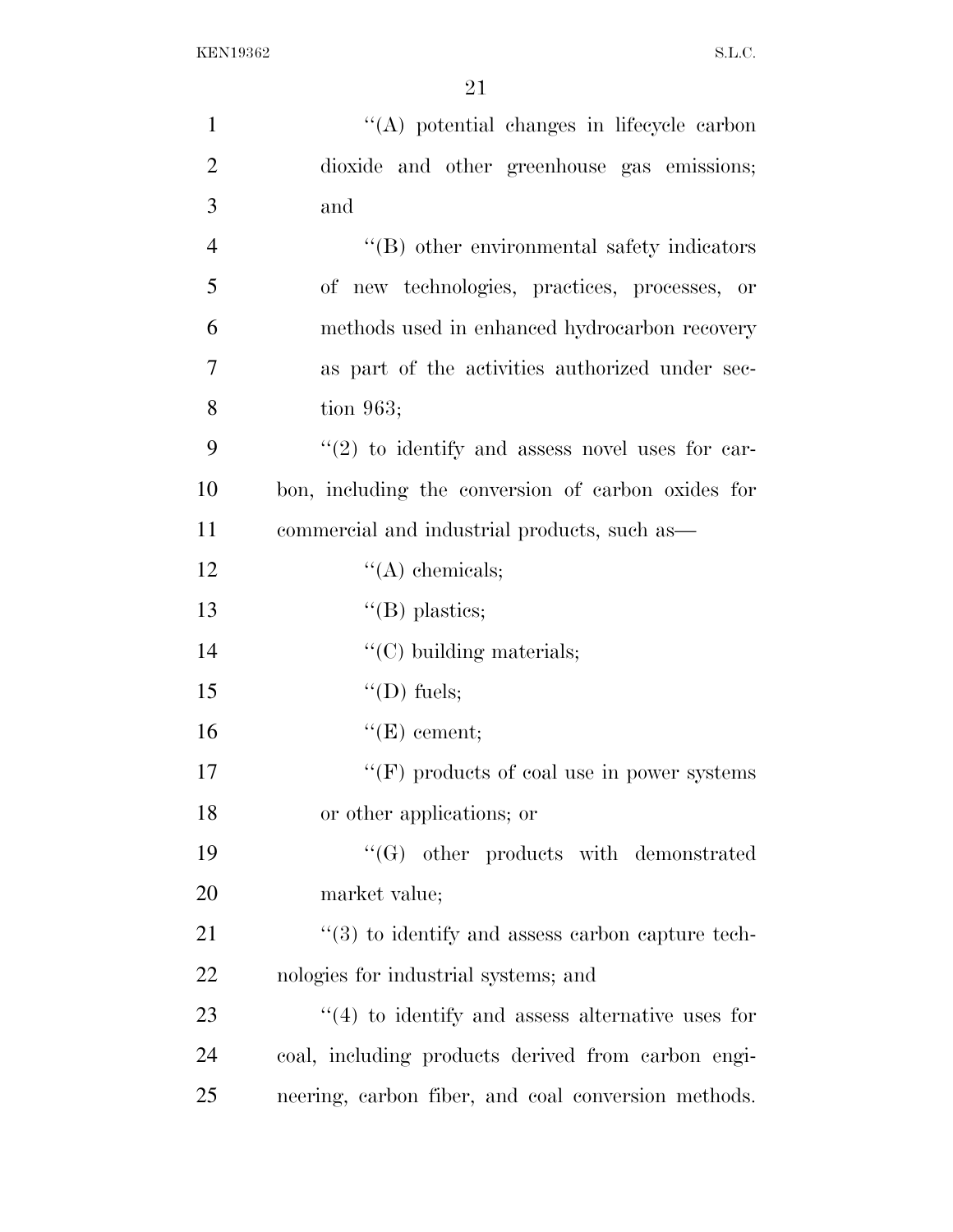''(b) AUTHORIZATION OF APPROPRIATIONS.—There are authorized to be appropriated to the Secretary to carry out this section—  $\frac{4}{1}$   $\frac{$25,000,000}{1}$  for fiscal year 2020;  $\frac{1}{2}$   $\frac{1}{26,250,000}$  for fiscal year 2021;  $\frac{1}{2}$  (3) \$27,562,500 for fiscal year 2022; ''(4) \$28,940,625 for fiscal year 2023; and  $\frac{4}{5}$   $\frac{4}{5}$   $\frac{30,387,656}{56}$  for fiscal year 2024.". (2) TECHNICAL AMENDMENT.—The table of contents for the Energy Policy Act of 2005 (Public Law 109–58; 119 Stat. 600) is amended by adding at the end of the items relating to subtitle F of title IX the following: ''Sec. 969. Carbon utilization program.''. (b) STUDY.— (1) IN GENERAL.—The Secretary of Energy shall enter into an agreement with the National Academies of Sciences, Engineering, and Medicine under which the National Academies of Sciences, Engineering, and Medicine shall conduct a study to assess any barriers and opportunities relating to commercializing carbon dioxide in the United States. (2) REQUIREMENTS.—The study under para- graph (1) shall— (A) analyze challenges to commercializing

carbon dioxide, including—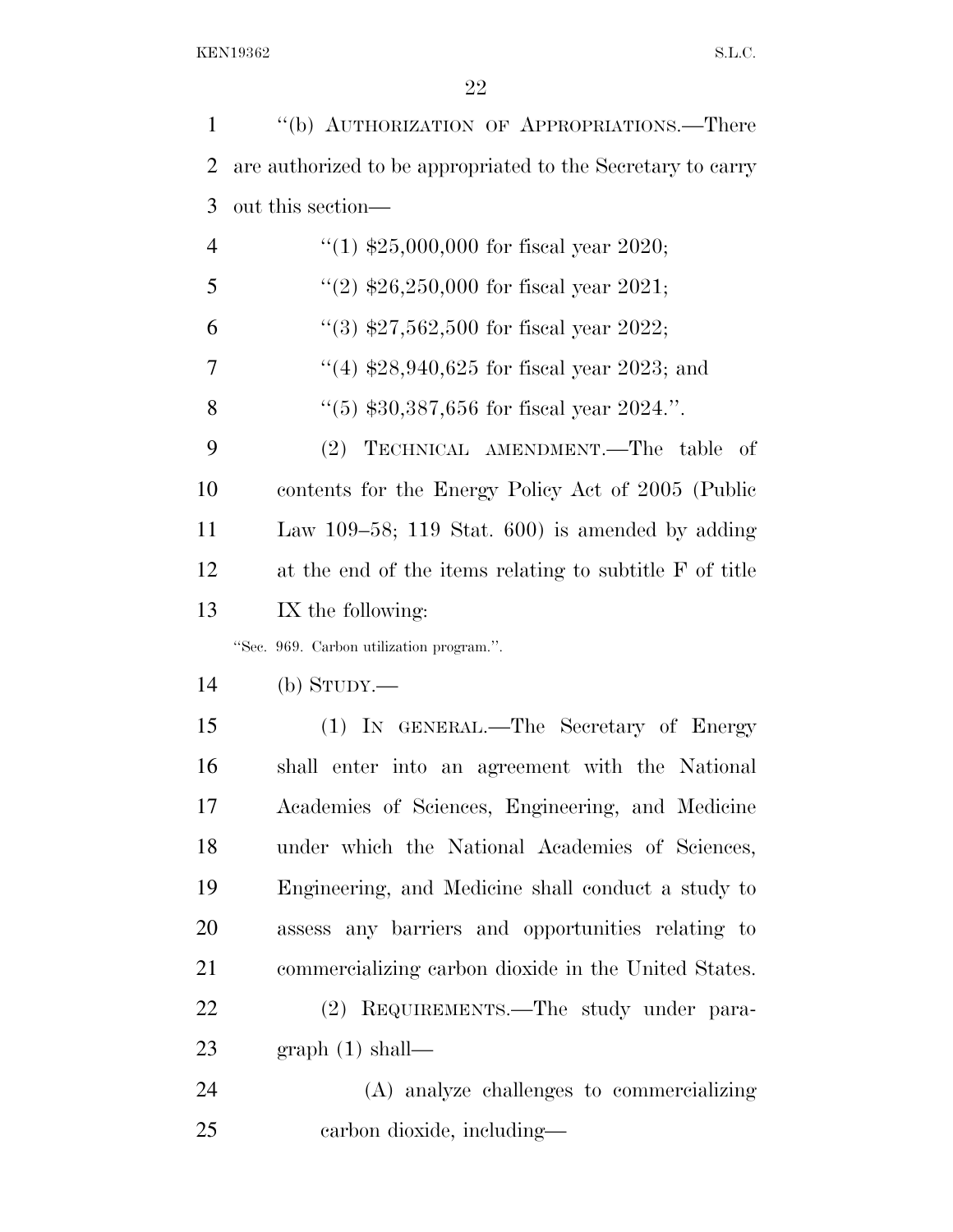| $\mathbf{1}$   | (i) expanding carbon dioxide pipeline            |
|----------------|--------------------------------------------------|
| $\overline{2}$ | capacity;                                        |
| 3              | (ii) mitigating environmental impacts;           |
| $\overline{4}$ | (iii) access to capital;                         |
| 5              | (iv) geographic barriers; and                    |
| 6              | (v) regional economic challenges and             |
| $\overline{7}$ | opportunities;                                   |
| 8              | (B) identify potential markets, industries,      |
| 9              | or sectors that may be nefit from greater access |
| 10             | to commercial carbon dioxide;                    |
| 11             | $(C)$ assess—                                    |
| 12             | (i) the state of infrastructure as of            |
| 13             | the date of the study; and                       |
| 14             | (ii) any necessary updates to infra-             |
| 15             | structure to allow for the integration of        |
| 16             | safe and reliable carbon dioxide transpor-       |
| 17             | tation, use, and storage;                        |
| 18             | (D) describe the economic, climate, and en-      |
| 19             | vironmental impacts of any well-integrated na-   |
| 20             | tional carbon dioxide pipeline system, including |
| 21             | suggestions for policies that could—             |
| 22             | improve the economic impact of<br>(i)            |
| 23             | the system; and                                  |
| 24             | (ii) mitigate impacts of the system;             |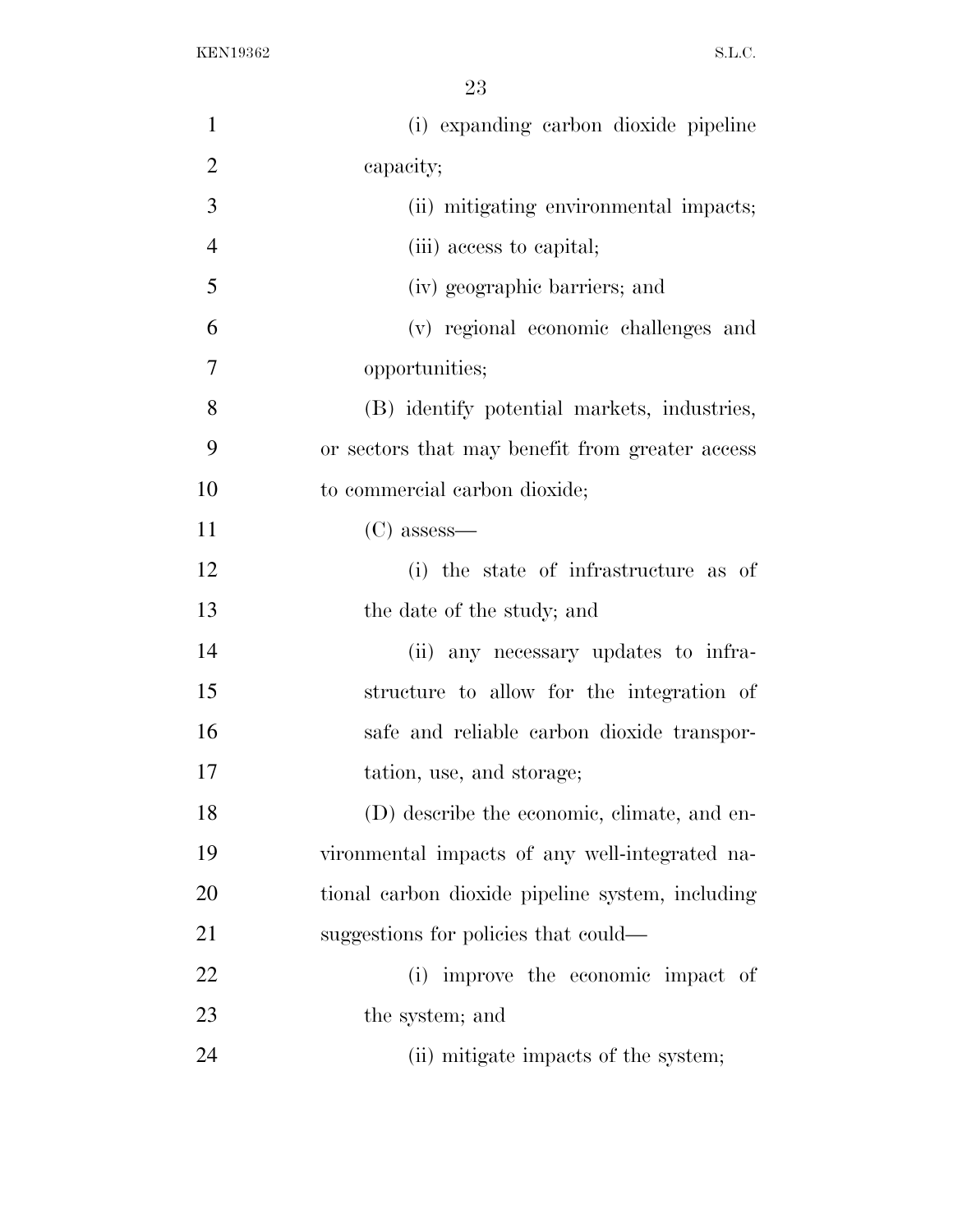| $\mathbf{1}$   | (E) assess the global status and progress                |
|----------------|----------------------------------------------------------|
| $\overline{2}$ | of chemical and biological carbon utilization            |
| 3              | technologies in practice as of the date of the           |
| $\overline{4}$ | study that utilize anthropogenic carbon, includ-         |
| 5              | ing carbon dioxide, carbon monoxide, methane,            |
| 6              | and biogas, from power generation, biofuels              |
| 7              | production, and other industrial processes;              |
| 8              | (F) identify emerging technologies and ap-               |
| 9              | proaches for carbon utilization that show prom-          |
| 10             | ise for scale-up, demonstration, deployment,             |
| 11             | and commercialization;                                   |
| 12             | (G) analyze the factors associated with                  |
| 13             | making carbon utilization technologies viable at         |
| 14             | commercial scale, including carbon waste<br>$\mathbf{a}$ |
| 15             | stream availability, economics, market capacity,         |
| 16             | energy, and lifecycle requirements;                      |
| 17             | $(H)(i)$ assess the major technical chal-                |
| 18             | lenges associated with increasing the commer-            |
| 19             | cial viability of carbon reuse technologies; and         |
| 20             | (ii) identify the research and development               |
| 21             | questions that will address the challenges de-           |
| 22             | scribed in clause (i);                                   |
| 23             | $(I)(i)$ assess research efforts being carried           |
| 24             | out as of the date of the study, including basic,        |
| 25             | applied, engineering, and computational<br>re-           |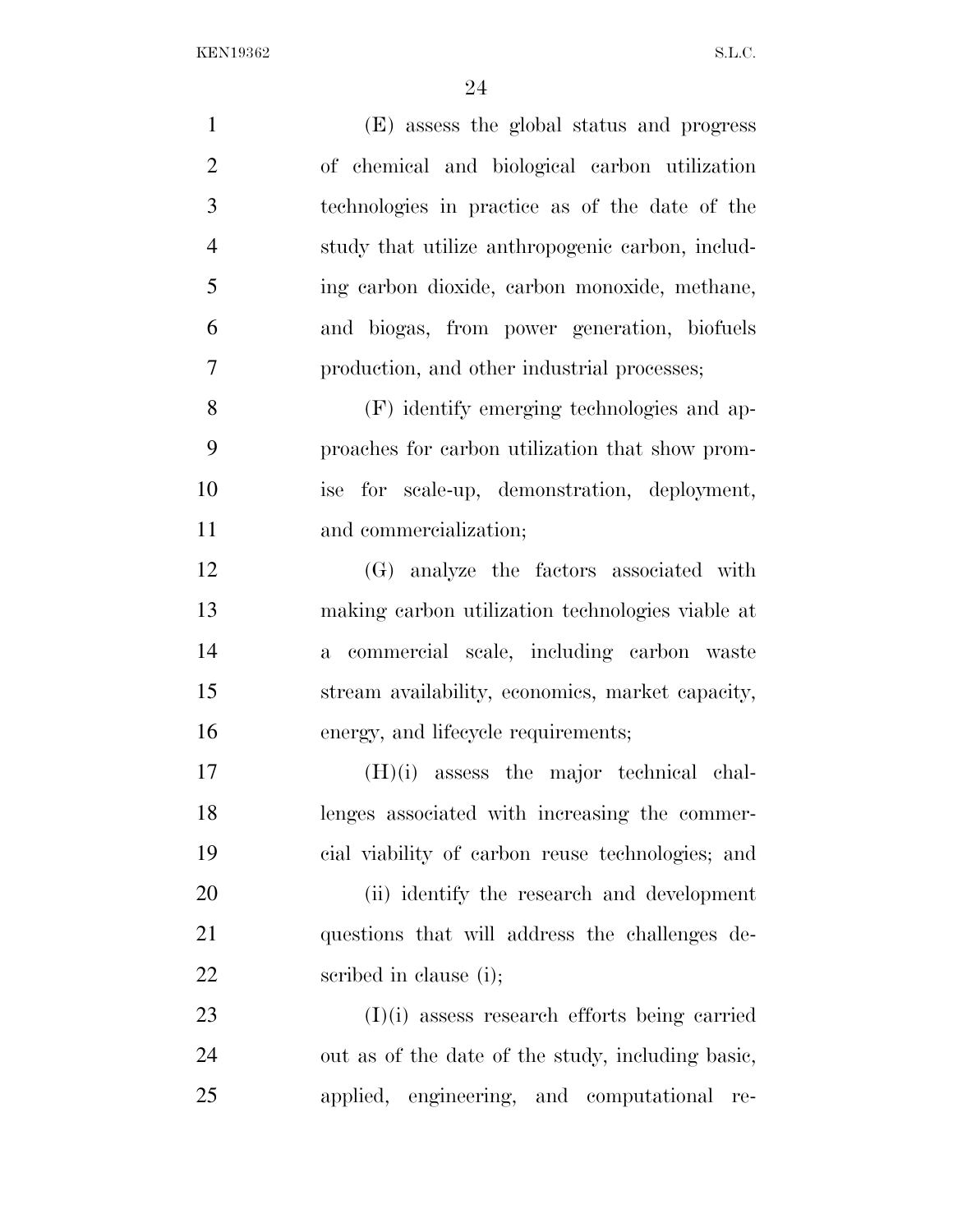| $\mathbf{1}$   | search efforts, that are addressing the chal-        |
|----------------|------------------------------------------------------|
| $\overline{2}$ | lenges described in subparagraph $(H)(i)$ ; and      |
| 3              | (ii) identify gaps in the research efforts           |
| $\overline{4}$ | under clause (i);                                    |
| 5              | (J) develop a comprehensive research agen-           |
| 6              | da that addresses long- and short-term research      |
| 7              | needs and opportunities; and                         |
| 8              | $(K)(i)$ identify appropriate Federal agen-          |
| 9              | cies with capabilities to support small business     |
| 10             | entities; and                                        |
| 11             | (ii) determine what assistance the Federal           |
| 12             | agencies identified under clause (i) could pro-      |
| 13             | vide to small business entities to further the de-   |
| 14             | velopment and commercial deployment of car-          |
| 15             | bon dioxide-based products.                          |
| 16             | (3) DEADLINE.—Not later than 180 days after          |
| 17             | the date of enactment of this Act, the National      |
| 18             | Academies of Sciences, Engineering, and Medicine     |
| 19             | shall submit to the Secretary of Energy a report de- |
| 20             | scribing the results of the study under paragraph    |
| 21             | (1).                                                 |
| 22             | SEC. 5. CARBON REMOVAL.                              |
| 23             | (a) IN GENERAL.—Subtitle $F$ of title IX of the En-  |
|                |                                                      |

ergy Policy Act of 2005 (42 U.S.C. 16291 et seq.) (as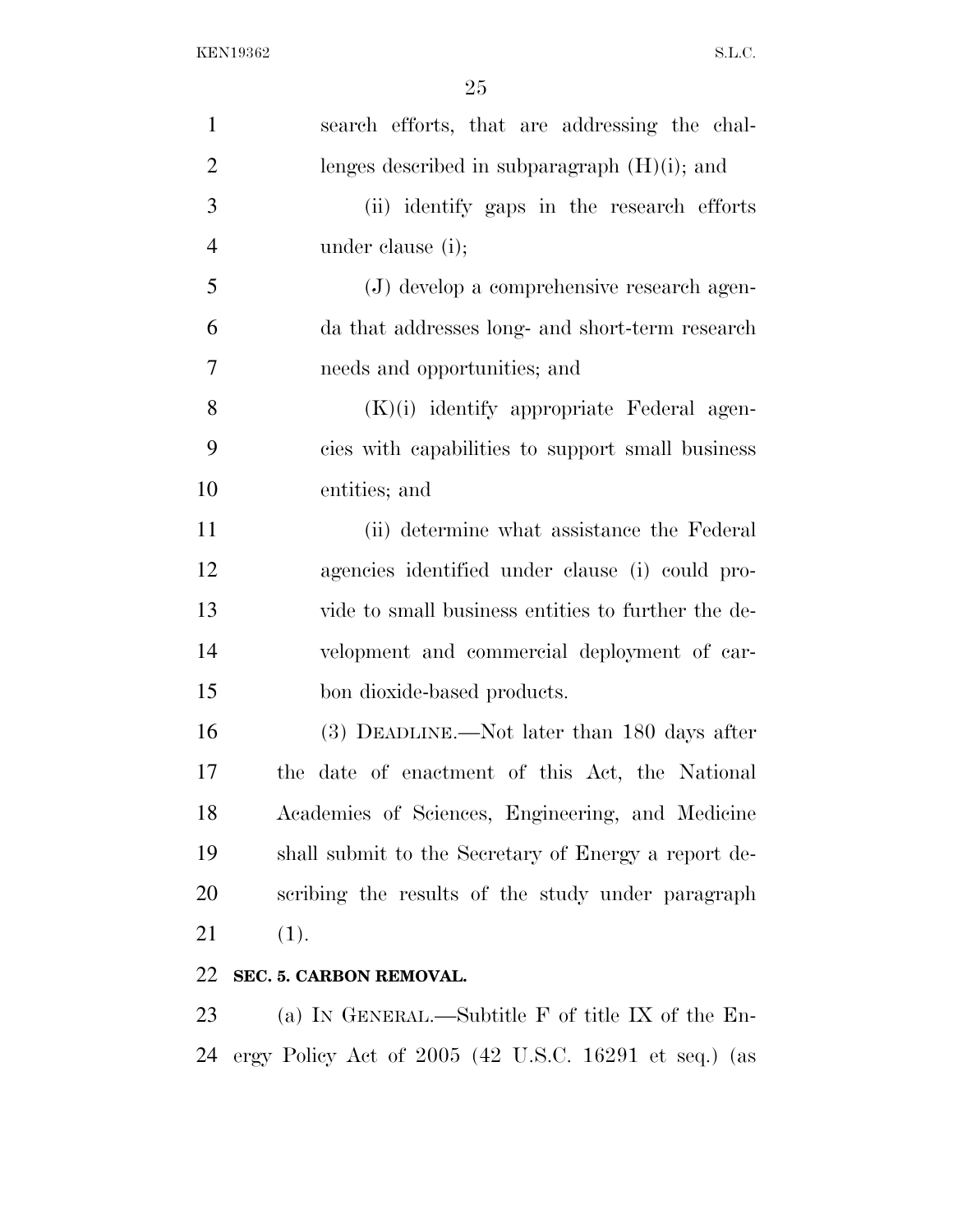1 amended by section  $4(a)(1)$  is amended by adding at the end the following:

## **''SEC. 969A. CARBON REMOVAL.**

 ''(a) ESTABLISHMENT.—The Secretary, in coordina- tion with the heads of appropriate Federal agencies, in- cluding the Secretary of Agriculture, shall establish a re- search, development, and demonstration program (re- ferred to in this section as the 'program') to test, validate, or improve technologies and strategies to remove carbon dioxide from the atmosphere on a large scale.

 ''(b) CROSS-CUTTING DIRECTION.—The Secretary shall ensure that the program—

13  $\frac{1}{2}$  (1) is cross-cutting in nature; and

 $(2)$  includes the coordinated participation of the Office of Fossil Energy, the Office of Science, and the Office of Energy Efficiency and Renewable Energy.

18 "(c) PROGRAM ACTIVITIES.—The program may in- clude research, development, and demonstration activities relating to—

21  $\frac{1}{2}$  (1) direct air capture and storage technologies;  $\frac{1}{22}$  ''(2) bioenergy with carbon capture and seques-tration;

24  $\frac{1}{3}$  enhanced geological weathering;

25  $\frac{1}{4}$  agricultural and grazing practices;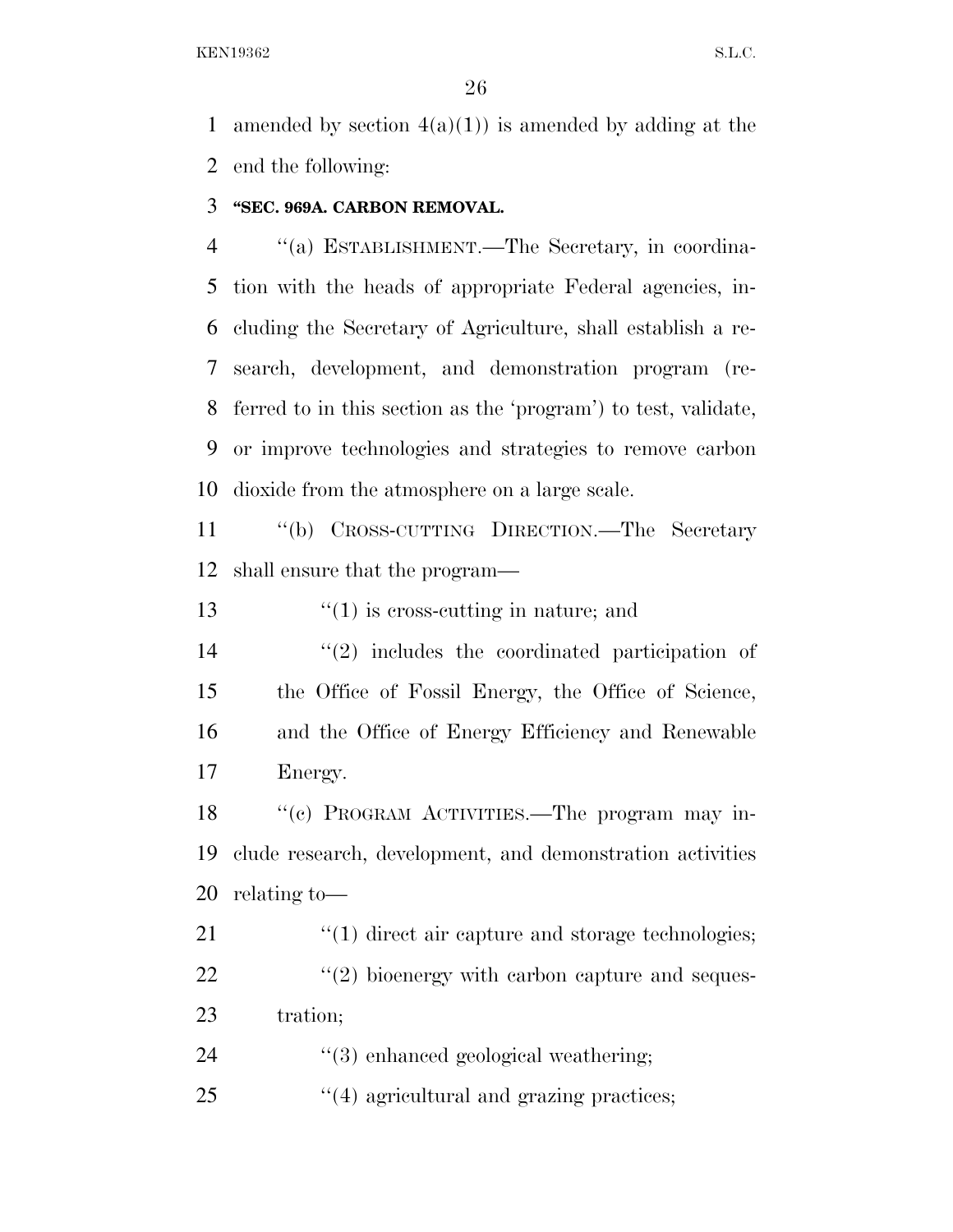| $\mathbf{1}$   | $\cdot\cdot$ (5) forest management and afforestation; and          |
|----------------|--------------------------------------------------------------------|
| $\overline{2}$ | "(6) planned or managed carbon sinks, includ-                      |
| 3              | ing natural and artificial.                                        |
| $\overline{4}$ | "(d) REQUIREMENTS.—In developing and identifying                   |
| 5              | carbon removal technologies and strategies under the pro-          |
| 6              | gram, the Secretary shall consider—                                |
| 7              | $\lq(1)$ land use changes, including impacts on                    |
| 8              | natural and managed ecosystems;                                    |
| 9              | $\lq(2)$ ocean acidification;                                      |
| 10             | $\lq(3)$ net greenhouse gas emissions;                             |
| 11             | $\lq(4)$ commercial viability;                                     |
| 12             | $"(5)$ potential for near-term impact;                             |
| 13             | $(6)$ potential for carbon reductions<br><b>on</b><br>$\mathbf{a}$ |
| 14             | gigaton scale; and                                                 |
| 15             | $\lq(7)$ economic cobenefits.                                      |
| 16             | "(e) AIR CAPTURE TECHNOLOGY PRIZE COMPETI-                         |
| 17             | TION.                                                              |
| 18             | " $(1)$ DEFINITIONS.—In this subsection:                           |
| 19             | "(A) DILUTE MEDIA.—The term 'dilute                                |
| 20             | media' means media in which the concentration                      |
| 21             | of carbon dioxide is less than 1 percent by vol-                   |
| 22             | ume.                                                               |
| 23             | "(B) PRIZE COMPETITION.—The<br>term                                |
| 24             | 'prize competition' means the competitive tech-                    |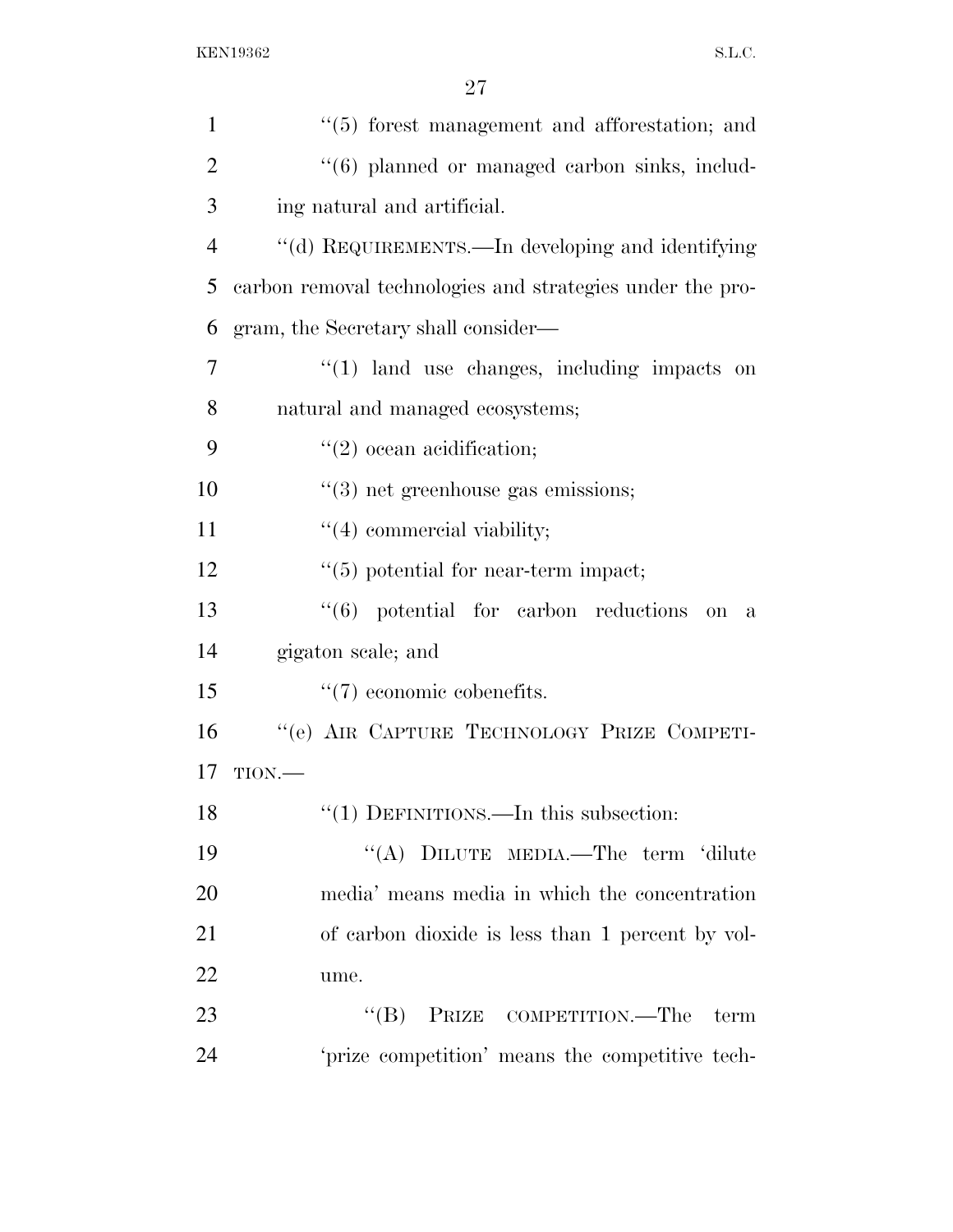nology prize competition established under paragraph (2). 3 "(2) ESTABLISHMENT.—Not later than 1 year

 after the date of enactment of the Enhancing Fossil Fuel Energy Carbon Technology Act of 2019, the Secretary, in consultation with the Administrator of the Environmental Protection Agency, shall establish as part of the program a competitive technology prize competition to award prizes for carbon dioxide capture from dilute media.

11 ''(3) REQUIREMENTS.—In carrying out this subsection, the Secretary, in accordance with section 24 of the Stevenson-Wydler Technology Innovation Act of 1980 (15 U.S.C. 3719), shall develop require-ments for—

 $\langle \text{A} \rangle$  the prize competition process; and  $''(B)$  monitoring and verification proce- dures for projects selected to receive a prize under the prize competition.

20 "(4) ELIGIBLE PROJECTS.—To be eligible to be awarded a prize under the prize competition, a project shall—

23 ''(A) meet minimum performance stand-ards set by the Secretary;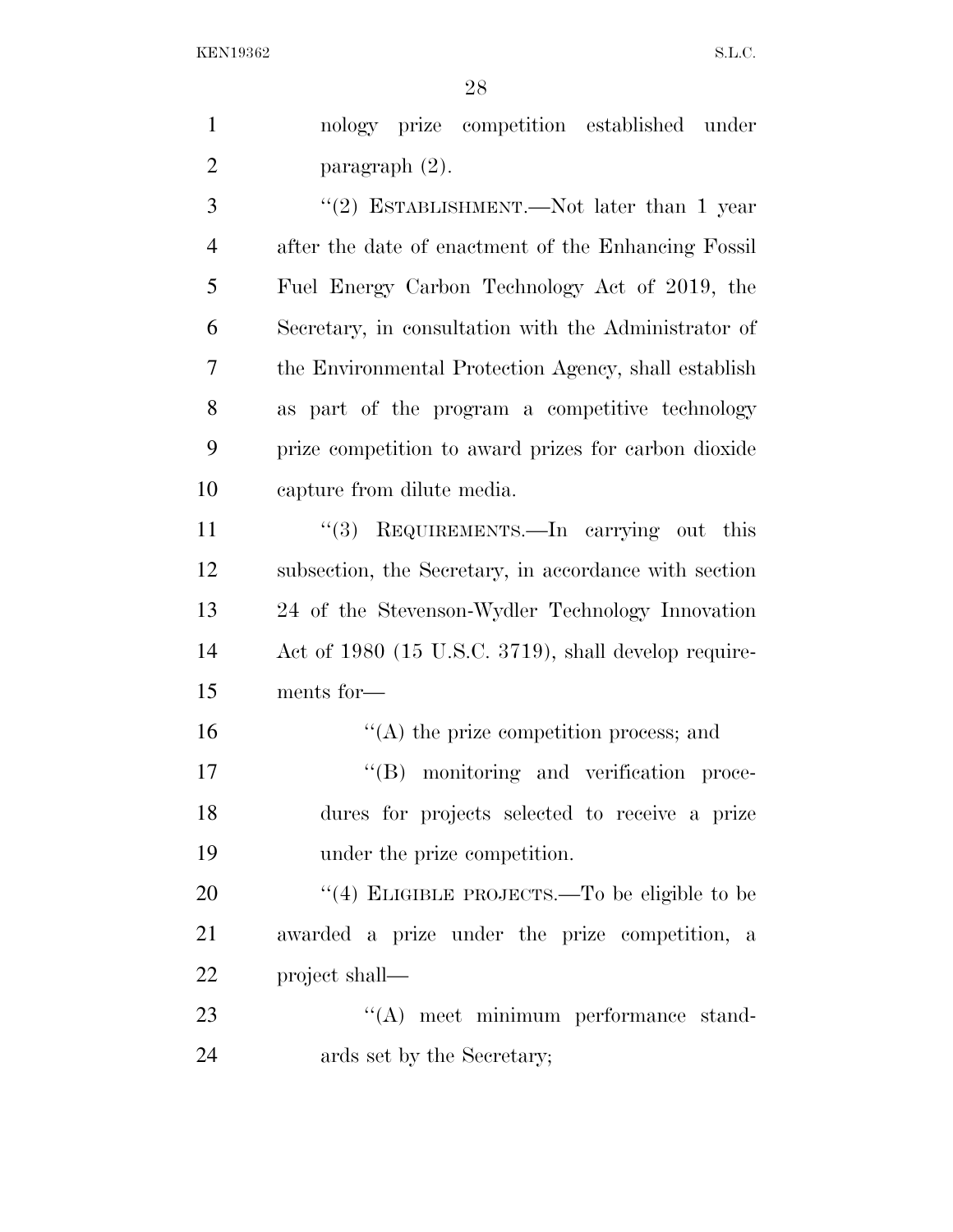| $\mathbf{1}$   | "(B) meet minimum levels set by the Sec-             |
|----------------|------------------------------------------------------|
| $\overline{2}$ | retary for the capture of carbon dioxide from        |
| 3              | dilute media; and                                    |
| $\overline{4}$ | $\cdot$ (C) demonstrate in the application of the    |
| 5              | project for a prize—                                 |
| 6              | "(i) a design for a promising carbon                 |
| $\tau$         | capture technology that will—                        |
| 8              | $\lq\lq$ be operated on a demonstra-                 |
| 9              | tion scale; and                                      |
| 10             | $\lq\lq$ (II) have the potential to                  |
| 11             | achieve significant reduction in the                 |
| 12             | level of carbon dioxide in the atmos-                |
| 13             | phere;                                               |
| 14             | "(ii) a successful bench-scale dem-                  |
| 15             | onstration of a carbon capture technology;           |
| 16             | <b>or</b>                                            |
| 17             | "(iii) an operational carbon capture                 |
| 18             | technology on a commercial scale.                    |
| 19             | "(f) DIRECT AIR CAPTURE TEST CENTER.-                |
| 20             | "(1) IN GENERAL.—Not later than 1 year after         |
| 21             | the date of enactment of the Enhancing Fossil Fuel   |
| 22             | Energy Carbon Technology Act of 2019, the Sec-       |
| 23             | retary shall award grants to 1 or more entities for  |
| 24             | the operation of 1 or more test centers (referred to |
| 25             | in this subsection as a 'Center' to provide unique   |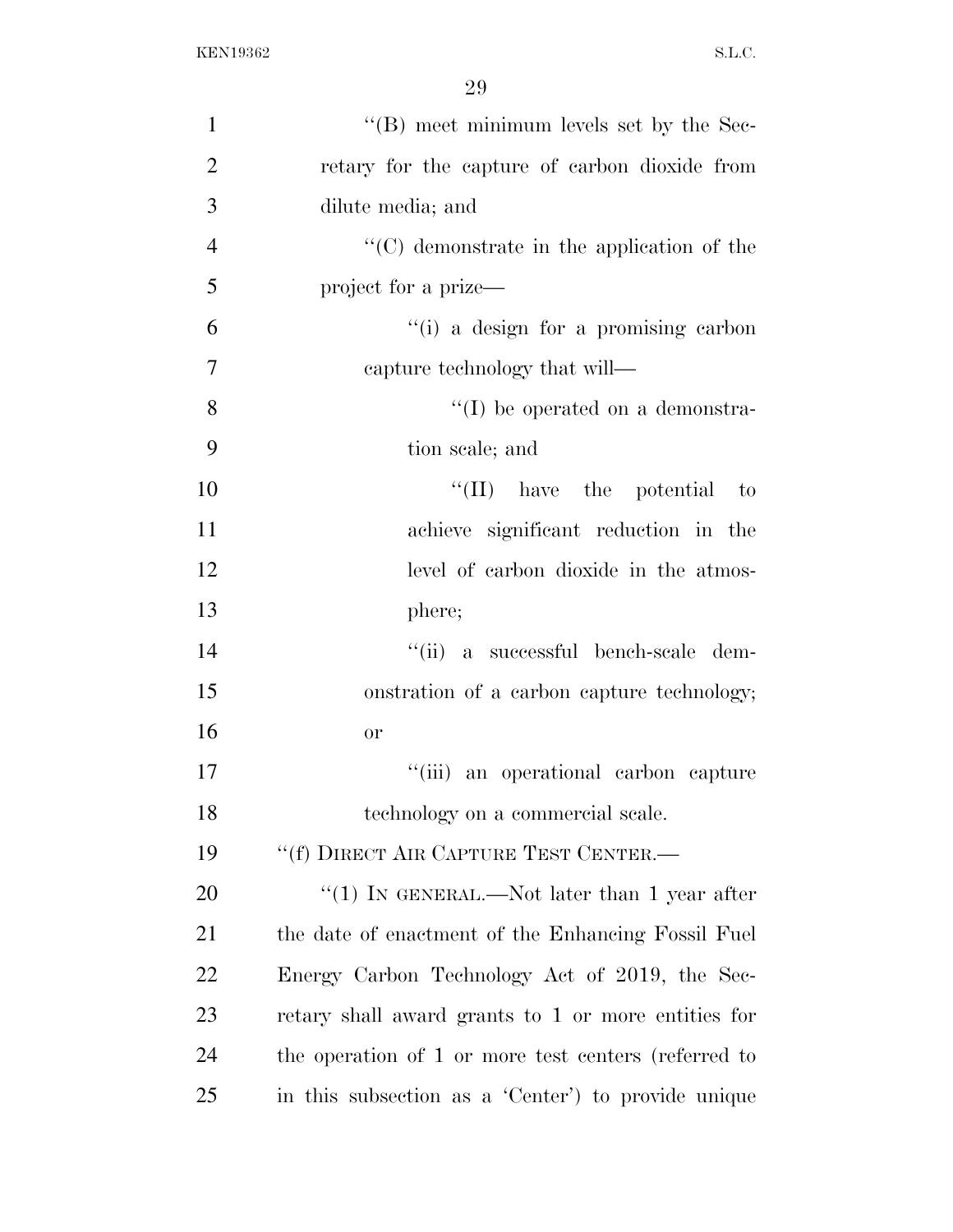| $\mathbf{1}$   | testing capabilities for innovative direct air capture |
|----------------|--------------------------------------------------------|
| $\overline{2}$ | and storage technologies.                              |
| 3              | $"(2)$ PURPOSE.—Each Center shall—                     |
| $\overline{4}$ | "(A) advance research, development, dem-               |
| 5              | onstration, and commercial application of direct       |
| 6              | air capture and storage technologies;                  |
| 7              | "(B) support pilot plant and full-scale                |
| 8              | demonstration projects and test direct air cap-        |
| 9              | ture and storage technologies that represent the       |
| 10             | scale of technology development beyond labora-         |
| 11             | tory testing, but not yet advanced to test under       |
| 12             | operational conditions at commercial scale;            |
| 13             | "(C) develop front-end engineering design              |
| 14             | and economic analysis; and                             |
| 15             | "(D) maintain a public record of pilot and             |
| 16             | full-scale plant performance.                          |
| 17             | $``(3)$ SELECTION.—                                    |
| 18             | "(A) IN GENERAL.—The Secretary shall                   |
| 19             | select entities to receive grants under this sub-      |
| 20             | section according to such criteria as the Sec-         |
| 21             | retary may develop.                                    |
| 22             | "(B) COMPETITIVE BASIS.—The Secretary                  |
| 23             | shall select entities to receive grants under this     |
| 24             | subsection on a competitive basis.                     |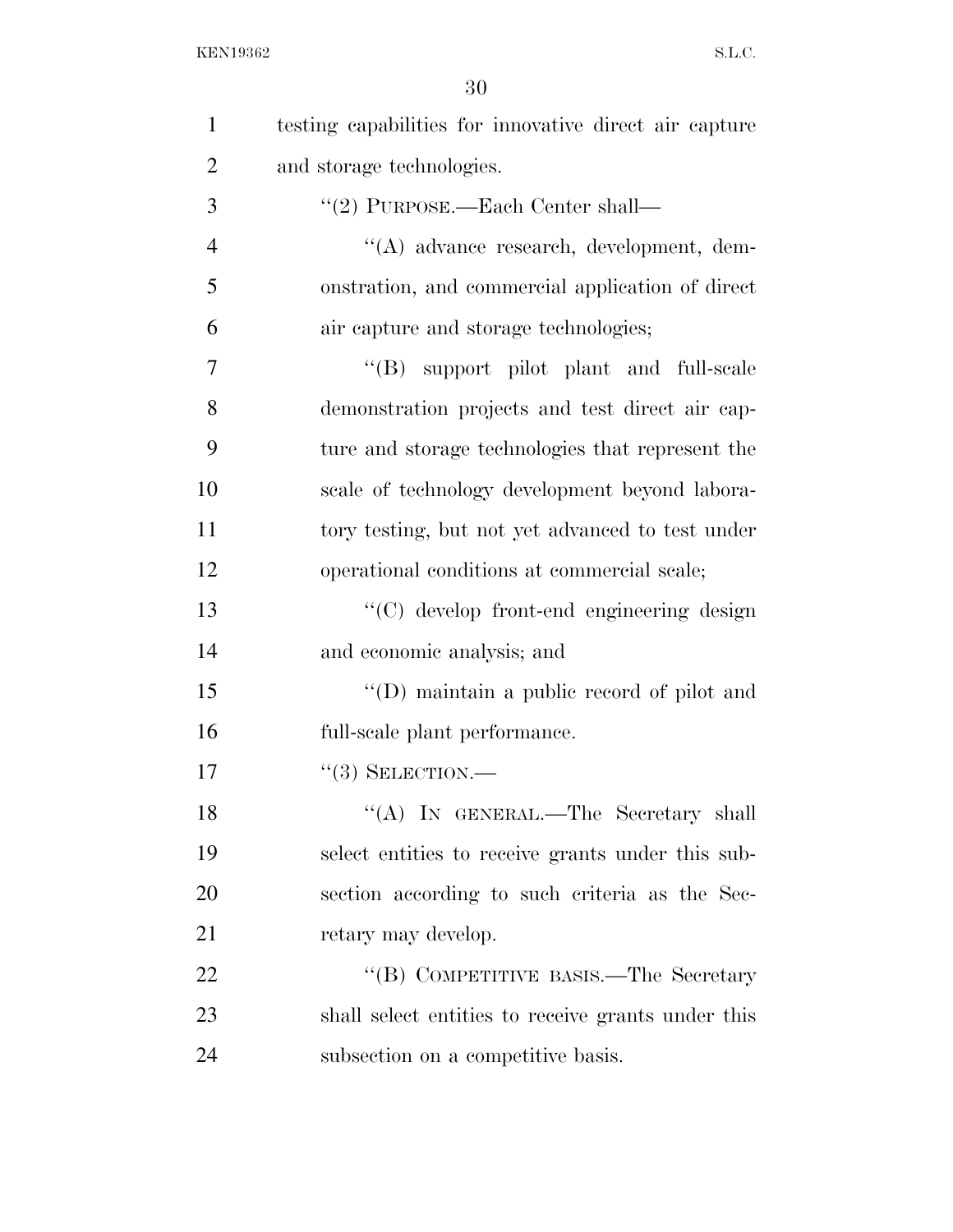| $\mathbf{1}$   | "(C) PRIORITY CRITERIA.—In selecting en-          |
|----------------|---------------------------------------------------|
| $\overline{2}$ | tities to receive grants under this subsection,   |
| 3              | the Secretary shall prioritize applicants that—   |
| $\overline{4}$ | "(i) have access to existing or planned           |
| 5              | research facilities for direct air capture        |
| 6              | and storage technologies;                         |
| $\overline{7}$ | "(ii) are institutions of higher edu-             |
| 8              | cation with established expertise in engi-        |
| 9              | neering for direct air capture and storage        |
| 10             | technologies, or partnerships with such in-       |
| 11             | stitutions of higher education; or                |
| 12             | "(iii) have access to existing research           |
| 13             | and test facilities for bulk materials design     |
| 14             | and testing, component design and testing,        |
| 15             | or professional engineering design.               |
| 16             | "(4) FORMULA FOR AWARDING GRANTS.-The             |
| 17             | Secretary may develop a formula for awarding      |
| 18             | grants under this subsection.                     |
| 19             | $\cdot\cdot$ (5) SCHEDULE.—                       |
| 20             | "(A) IN GENERAL.—Each grant awarded               |
| 21             | under this subsection shall be for a term of not  |
| 22             | more than 5 years, subject to the availability of |
| 23             | appropriations.                                   |
| 24             | "(B) RENEWAL.—The Secretary may                   |
| 25             | renew a grant for 1 or more additional 5-year     |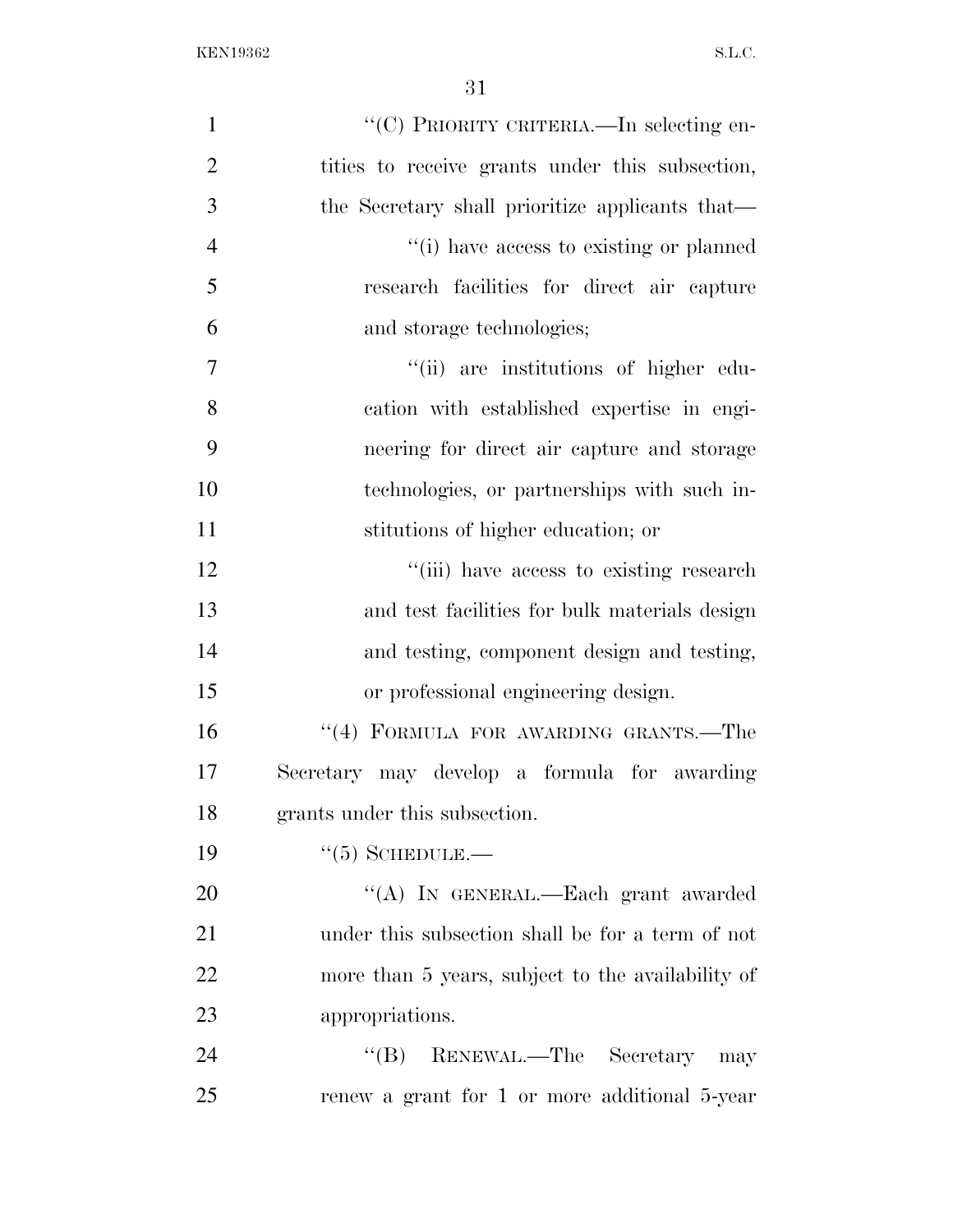| $\mathbf{1}$   | terms, subject to a competitive merit review and              |
|----------------|---------------------------------------------------------------|
| $\overline{2}$ | the availability of appropriations.                           |
| 3              | "(6) TERMINATION.—To the extent otherwise                     |
| $\overline{4}$ | authorized by law, the Secretary may eliminate, and           |
| 5              | terminate grant funding under this subsection for, a          |
| 6              | Center during any 5-year term described in para-              |
| 7              | graph (5) if the Secretary determines that the Cen-           |
| 8              | ter is underperforming.                                       |
| 9              | "(g) LARGE-SCALE PILOTS AND DEMONSTRATION.-                   |
| 10             | In supporting the technology development activities under     |
| 11             | this section, the Secretary is encouraged to support carbon   |
| 12             | removal pilot and demonstration projects, including-          |
| 13             | $\lq(1)$ pilot projects that test direct air capture          |
| 14             | systems capable of capturing 10 to 100 tonnes of              |
| 15             | carbon oxides per year to provide data for dem-               |
| 16             | onstration-scale projects; and                                |
| 17             | $\lq(2)$ direct air capture demonstration projects            |
| 18             | capable of capturing greater than 1,000 tonnes of             |
| 19             | carbon oxides per year.                                       |
| 20             | "(h) INTRAAGENCY COORDINATION.—The direct air                 |
| 21             | capture activities carried out under subsections $(c)(1)$ and |
| 22             | (e) shall be carried out in coordination with, and            |
| 23             | leveraging lessons learned from, the coal and natural gas     |
| 24             | technology program established under section $962(b)(1)$ .    |
|                |                                                               |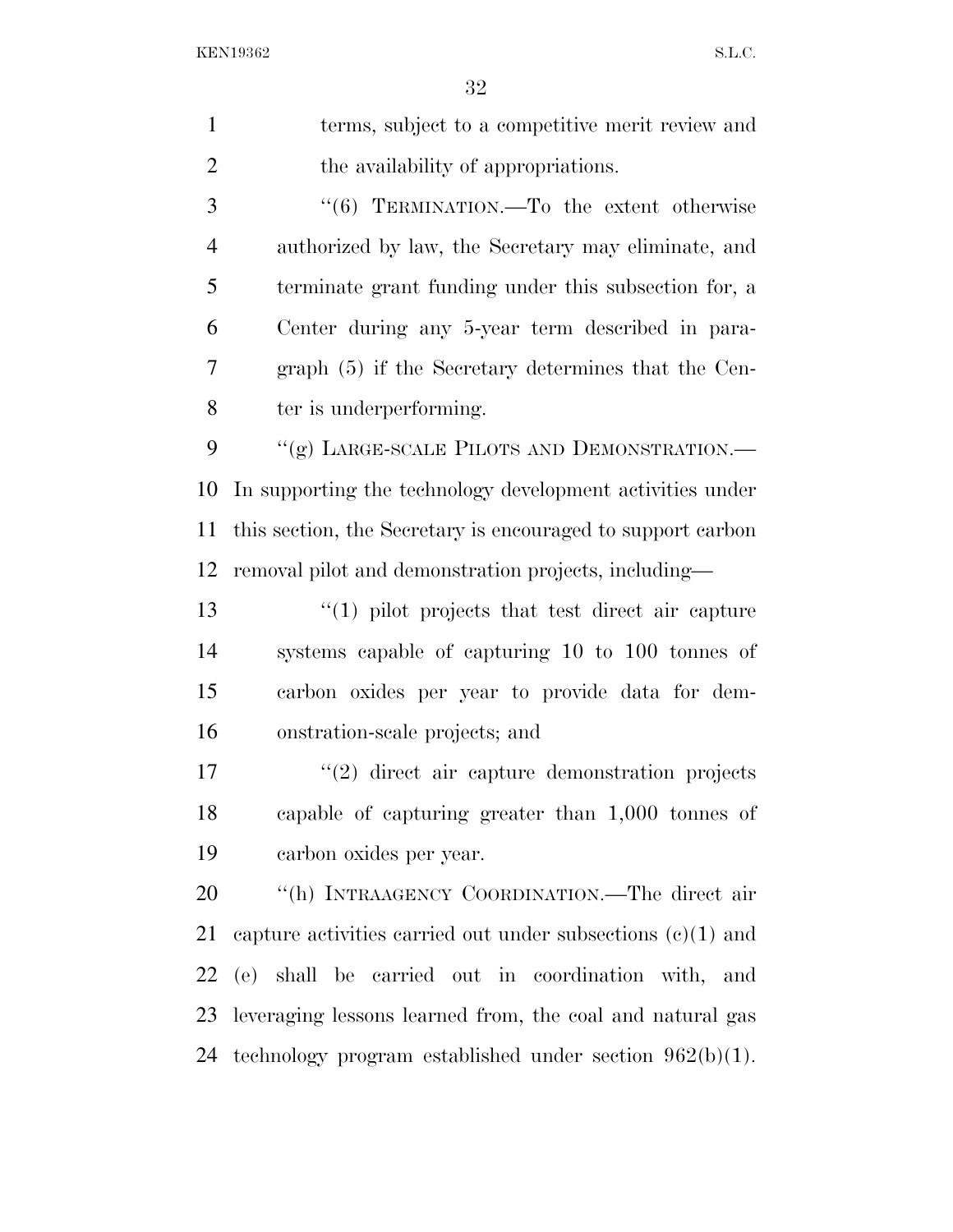| $\mathbf{1}$   | "(i) ACCOUNTING.—The Secretary shall collaborate            |
|----------------|-------------------------------------------------------------|
| 2              | with the Administrator of the Environmental Protection      |
| 3              | Agency and the heads of other relevant Federal agencies     |
| $\overline{4}$ | to develop and improve accounting frameworks and tools      |
| 5              | to accurately measure carbon removal and sequestration      |
| 6              | methods and technologies across the Federal Government.     |
| 7              | "(j) AUTHORIZATION OF APPROPRIATIONS.—There                 |
| 8              | are authorized to be appropriated to the Secretary to carry |
| 9              | out this section—                                           |
| 10             | "(1) $$75,000,000$ for fiscal year 2020, of which           |
| 11             | $$15,000,000$ shall be used to carry out subsection         |
| 12             | (e);                                                        |
| 13             | "(2) $$63,500,000$ for fiscal year 2021;                    |
| 14             | "(3) $$66,150,000$ for fiscal year 2022;                    |
| 15             | $(4)$ \$69,458,000 for fiscal year 2023; and                |
| 16             | "(5) $$72,930,000$ for fiscal year 2024.".                  |
| 17             | (b) TECHNICAL AMENDMENT.—The table of contents              |
| 18             | for the Energy Policy Act of $2005$ (Public Law $109-58$ ;  |
| 19             | 119 Stat. 600) (as amended by section $4(a)(2)$ ) is amend- |
| 20             | ed by adding at the end of the items relating to subtitle   |
| 21             | F of title IX the following:                                |
|                | "Sec. 969A. Carbon removal.".                               |
| 22             | SEC. 6. FOSSIL ENERGY.                                      |
| 23             | Section 961(a) of the Energy Policy Act of 2005 (42)        |
| 24             | U.S.C. $16291(a)$ is amended—                               |